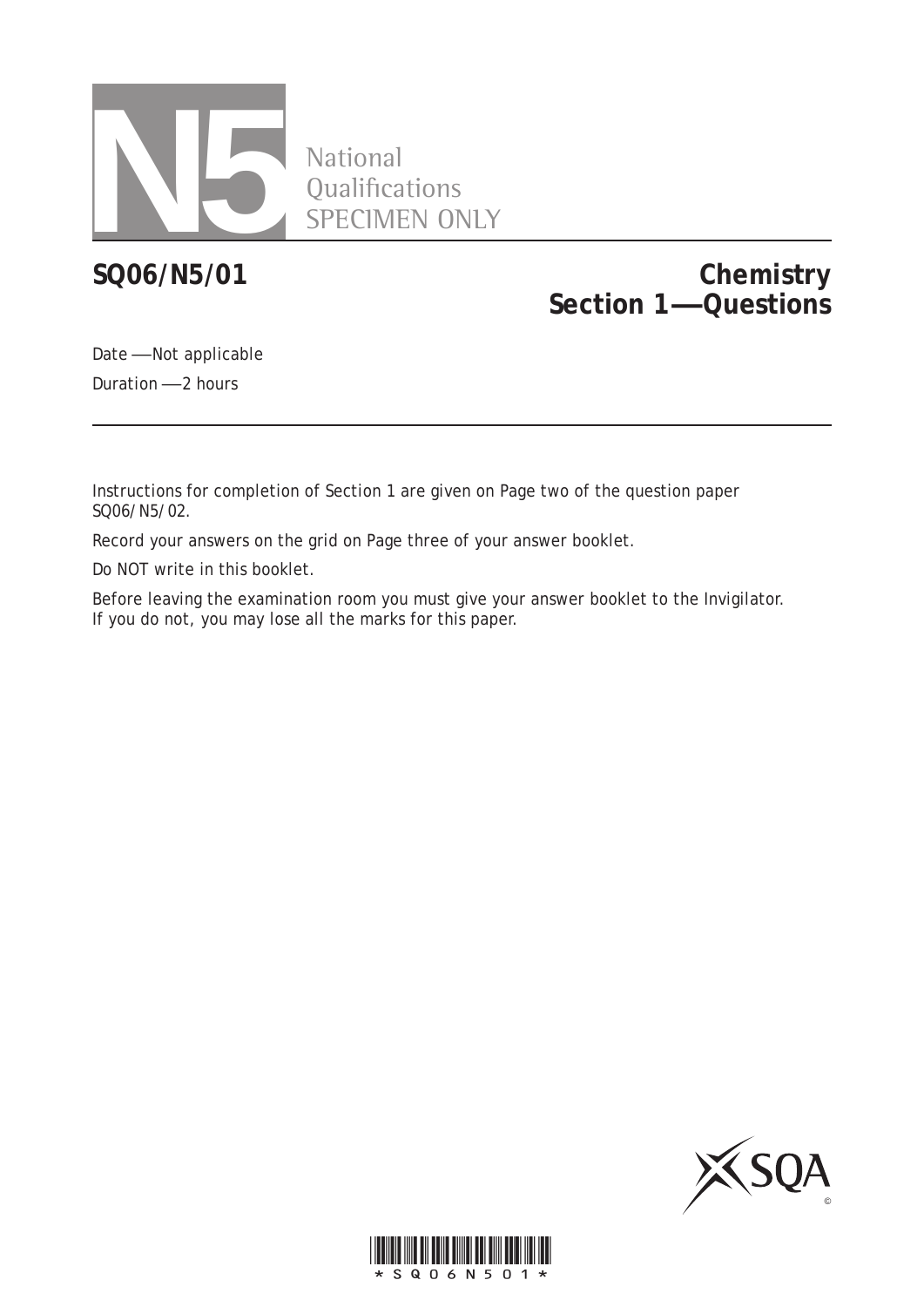#### **SECTION 1**

- **1.** Which of the following elements exists as a covalent network?
	- A Helium
	- B Nitrogen
	- C Silicon
	- D Sulfur
- **2.** Which line in the table correctly describes an electron?

|   | Mass       | Charge |
|---|------------|--------|
| Α | negligible | $+1$   |
| Β | negligible | $-1$   |
| C |            | +1     |
| D |            |        |

- **3.** Solid ionic compounds do **not** conduct electricity because
	- A the ions are not free to move
	- B the electrons are not free to move
	- C solid substances never conduct electricity
	- D there are no charged particles in ionic compounds.
- **4.** The shapes of some molecules are shown below.



Phosphine is a compound of phosphorus and hydrogen. The shape of a molecule of phosphine is likely to be

- A tetrahedral
- B pyramidal
- C bent
- D linear.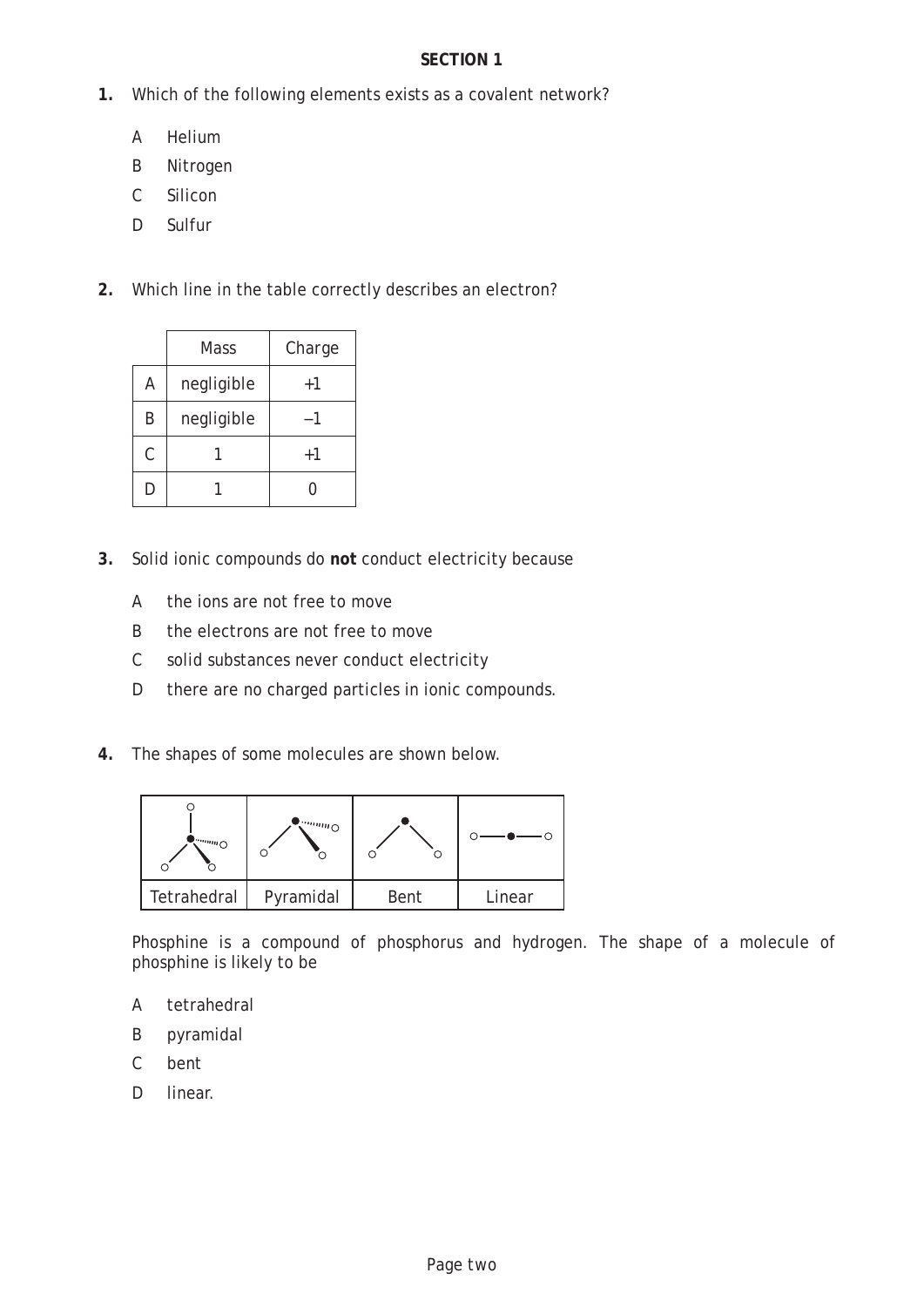Questions **5** and **6** refer to the table below.

|                    | Number of |                    |    |  |  |  |
|--------------------|-----------|--------------------|----|--|--|--|
| Particle   protons |           | neutrons electrons |    |  |  |  |
|                    |           | 10                 | 10 |  |  |  |
| R                  | 11        | 12                 | 11 |  |  |  |
| C                  | 15        | 16                 | 15 |  |  |  |
|                    | 19        | 20                 | 18 |  |  |  |

The table shows information about some particles.

- **5.** Identify the particle which is a negative ion.
- **6.** Identify the particle which would give a lilac flame colour. *You may wish to use the data booklet to help you.*
- 7. Which of the following statements correctly describes the concentrations of H<sup>+</sup>(aq) and OH<sup>-</sup>(aq) ions in pure water?
	- A The concentrations of  $H^+(aq)$  and OH $^-(aq)$  ions are equal.
	- B The concentrations of  $H^+(aq)$  and OH<sup>-</sup>(aq) ions are zero.
	- C The concentration of  $H^+(aq)$  ions is greater than the concentration of OH $^-(aq)$  ions.
	- D The concentration of  $H^+(aq)$  ions is less than the concentration of OH $^-(aq)$  ions.





The name of the above compound is

- A 2-ethylpropane
- B 1,1-dimethylpropane
- C 2-methylbutane
- D 3-methylbutane.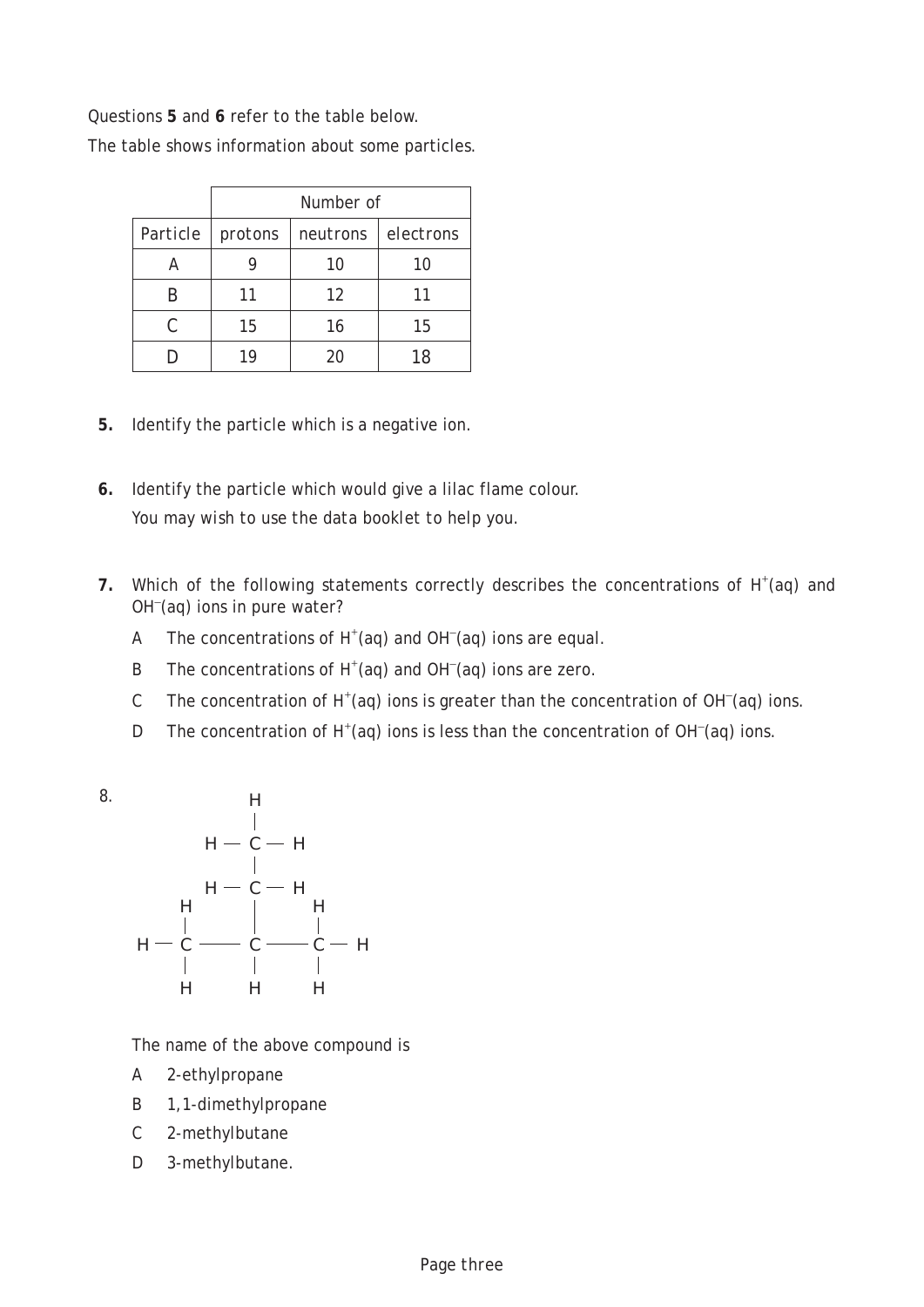- **9.** Which of the following could be the molecular formula of a cycloalkane?
	- $A$   $C_6H_8$
	- $B$   $C_6H_{10}$
	- C  $C_6H_{12}$
	- $D$   $C_6H_{14}$
- **10.** In which of the following reactions is oxygen used up?
	- A Combustion
	- B Neutralisation
	- C Addition
	- D Polymerisation
- **11.** Which line in the table correctly shows the two families of compounds which react together to produce esters?

| A | carboxylic acid   cycloalkane |        |
|---|-------------------------------|--------|
| B | alcohol                       | alkene |
| C | cycloalkane                   | alkene |
| D | carboxylic acid   alcohol     |        |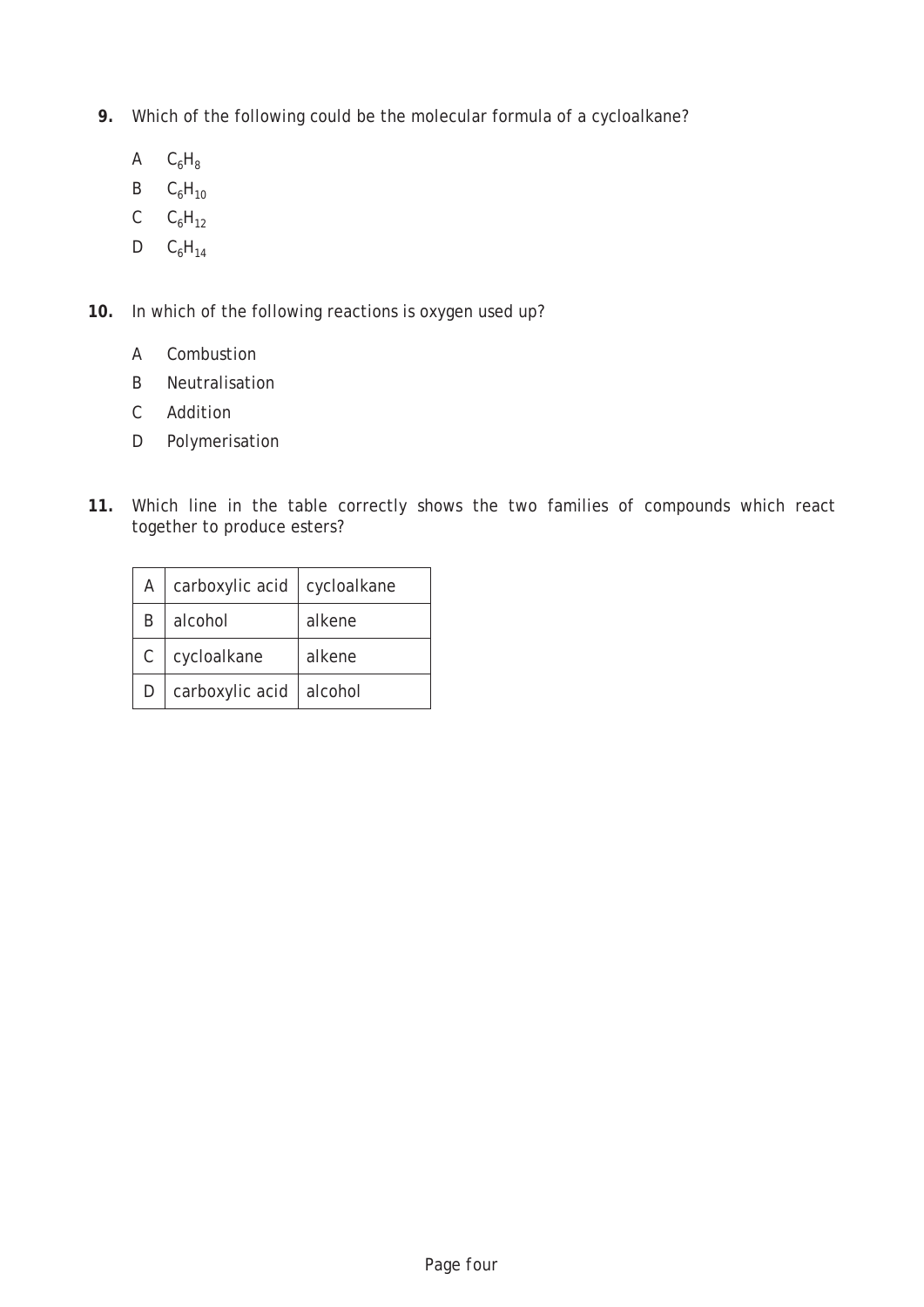**12.** Which of the following molecules is an isomer of hept-2-ene?

$$
A \t H \t H \t H \t H \t H
$$
\n
$$
H - C \t - C \t - C \t - C \t - C \t - H
$$
\n
$$
H \t H \t H \t H \t H
$$
\n
$$
H - C \t - H
$$
\n
$$
H
$$

B

CH H H C H H C H H C H C H HCH C H H C H H H

 $\mathsf{C}$ 

$$
\begin{array}{cccc}\nH & H & H & H \\
H & H & H & H \\
H & H & H & H \\
H & H & H & H \\
H & H & H & H \\
H & H & H & H \\
H & H & H & H \\
H & H & H & H\n\end{array}
$$

 $\mathsf{D}$ 

$$
H - C - C - C - C - C = C - C - H
$$
\n
$$
H - C - C - C - C - C = C - C - H
$$
\n
$$
H - C - C - C - C - C = C - C - H
$$
\n
$$
H - C - C - C - C = C - C - H
$$
\n
$$
H - C - C - C - C = C - C - H
$$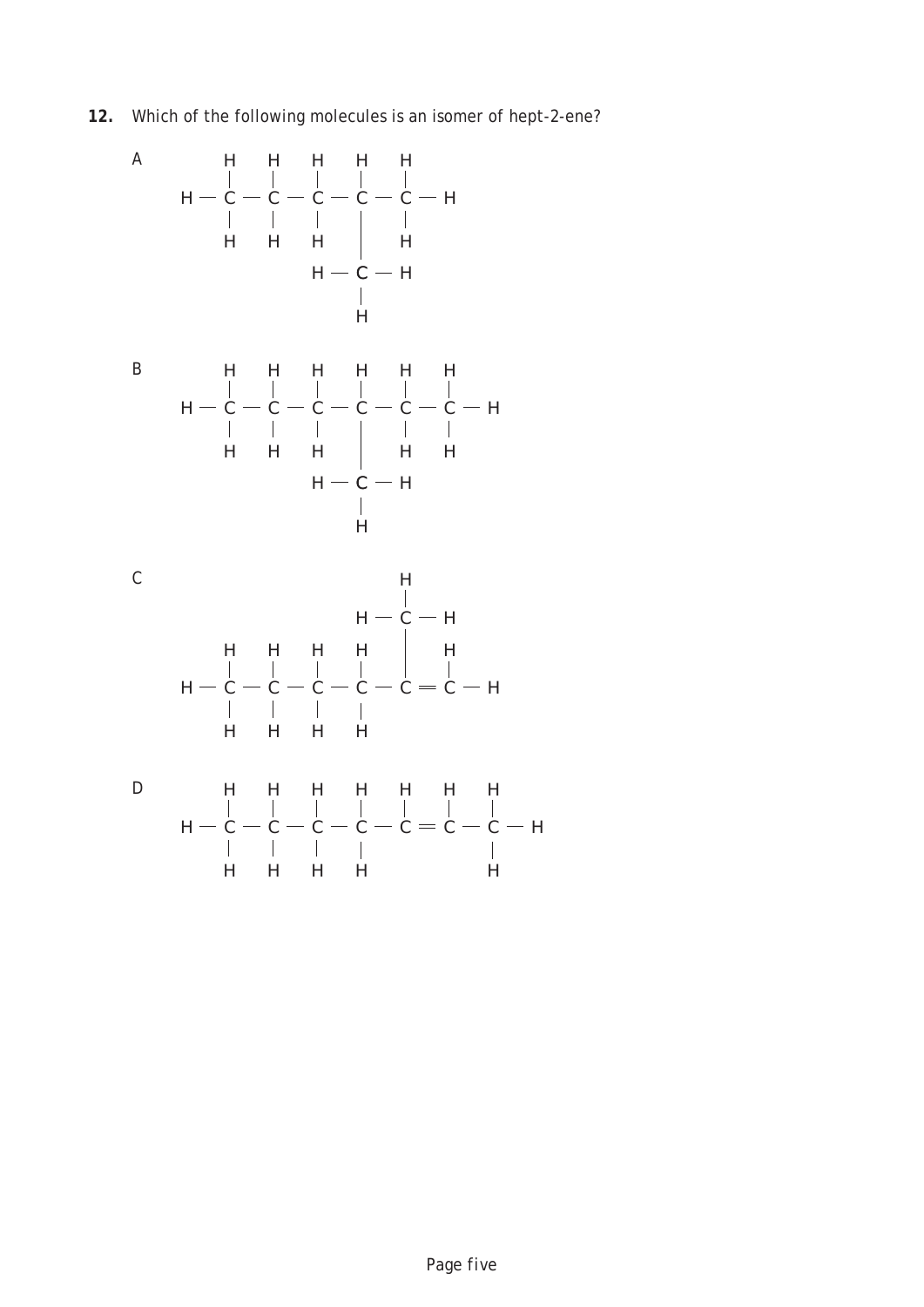| Compound                                                      | pH of aqueous<br>solution | Effect on<br>bromine solution |
|---------------------------------------------------------------|---------------------------|-------------------------------|
| Н<br>H<br>$H - C - C - C$<br><b>OH</b><br>$\overline{H}$<br>H | $\overline{4}$            | no effect                     |
| $H - C = C - C$<br><b>OH</b><br>H<br>H                        | $\overline{4}$            | decolourised                  |
| H<br>H<br>H<br>$H - C - C - C - O$ H<br>H<br>H<br>H           | 7                         | no effect                     |
| Н<br>$H - C = C - C - OH$<br>Н<br>Н<br>Н                      | 7                         | decolourised                  |

 **13.** A student tested some compounds. The results are given in the table.

Which line in the table below shows the correct results for the following compound?

$$
H H H H H H H H
$$
\n
$$
H - C - C = C - C - C - OH
$$
\n
$$
H H H H H H
$$
\n
$$
H H H H H
$$

| pH of aqueous<br>solution | Effect on bromine solution |
|---------------------------|----------------------------|
|                           | decolourised               |
|                           | decolourised               |
|                           | no effect                  |
|                           | no effect                  |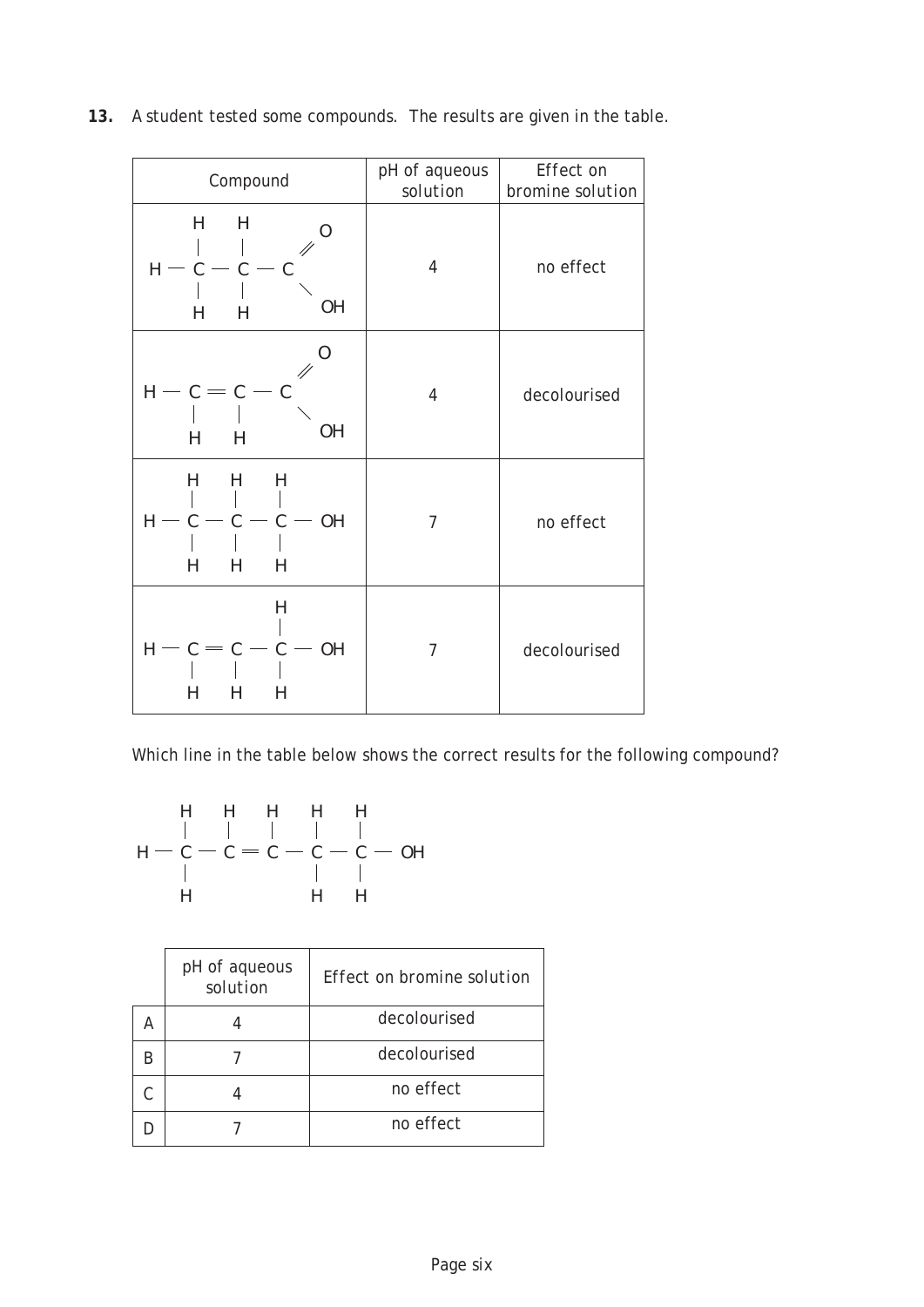**14.** Which of the following diagrams could be used to represent the structure of a metal?



- **15.** Which of the following metals does **not** react with dilute acid?
	- A Magnesium
	- B Calcium
	- C Copper
	- D Zinc
- **16.** Which of the following metals can be extracted from its oxide by heat alone?
	- A Aluminium
	- B Iron
	- C Silver
	- D Zinc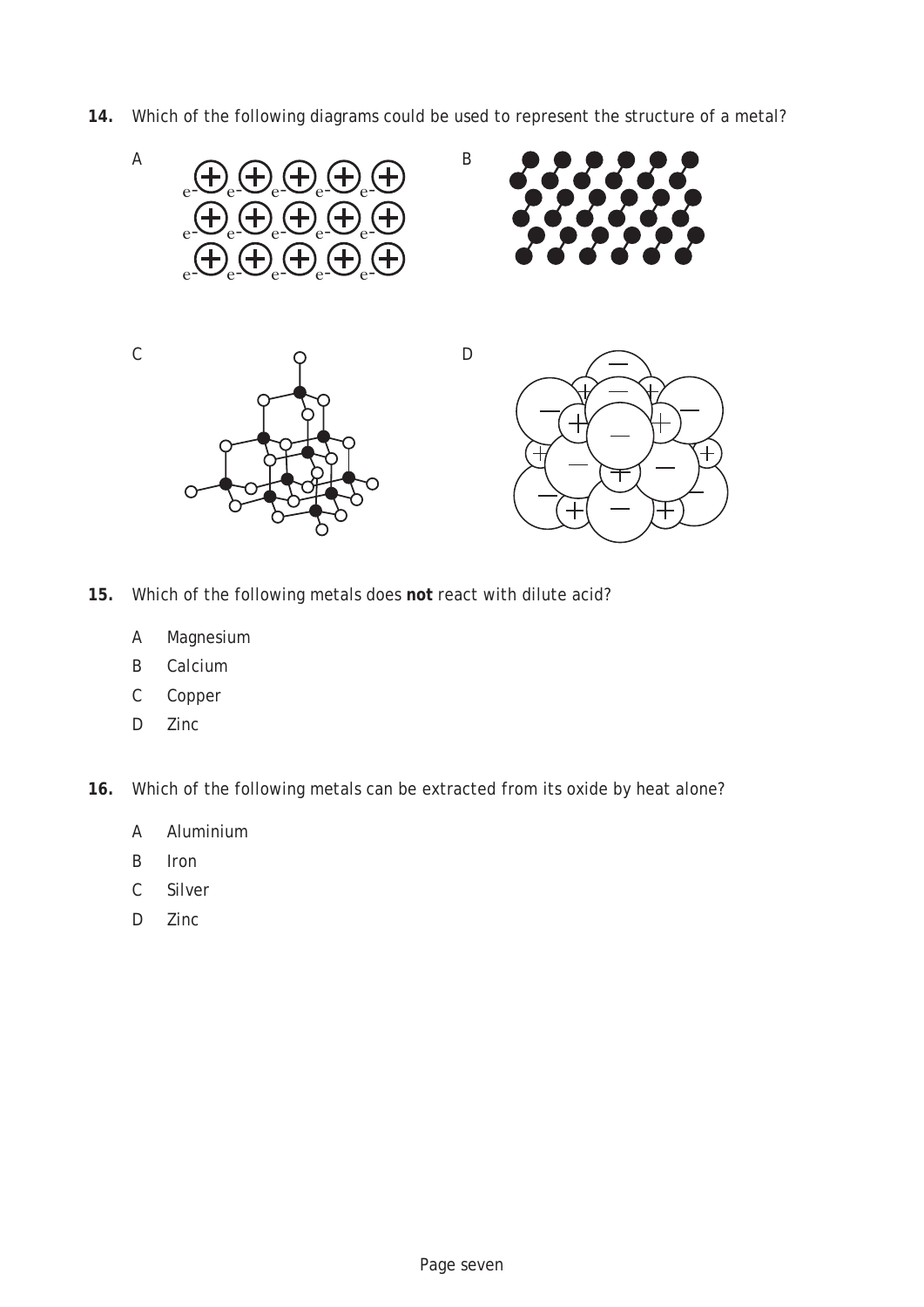

In the cell shown, electrons flow through

- A the solution from tin to zinc
- B the solution from zinc to tin
- C the connecting wire from tin to zinc
- D the connecting wire from zinc to tin.
- **18.** Four cells were made by joining copper, iron, tin and zinc to silver.



The voltages are shown in the table.

Which line in the table below shows the voltage of the cell containing copper joined to silver?

*You may wish to use the data booklet to help you.*

| Cell | Voltage (V) |
|------|-------------|
| Α    | 1.6         |
| R    | 1.2         |
| C    | 0.9         |
| IJ   | 0.5         |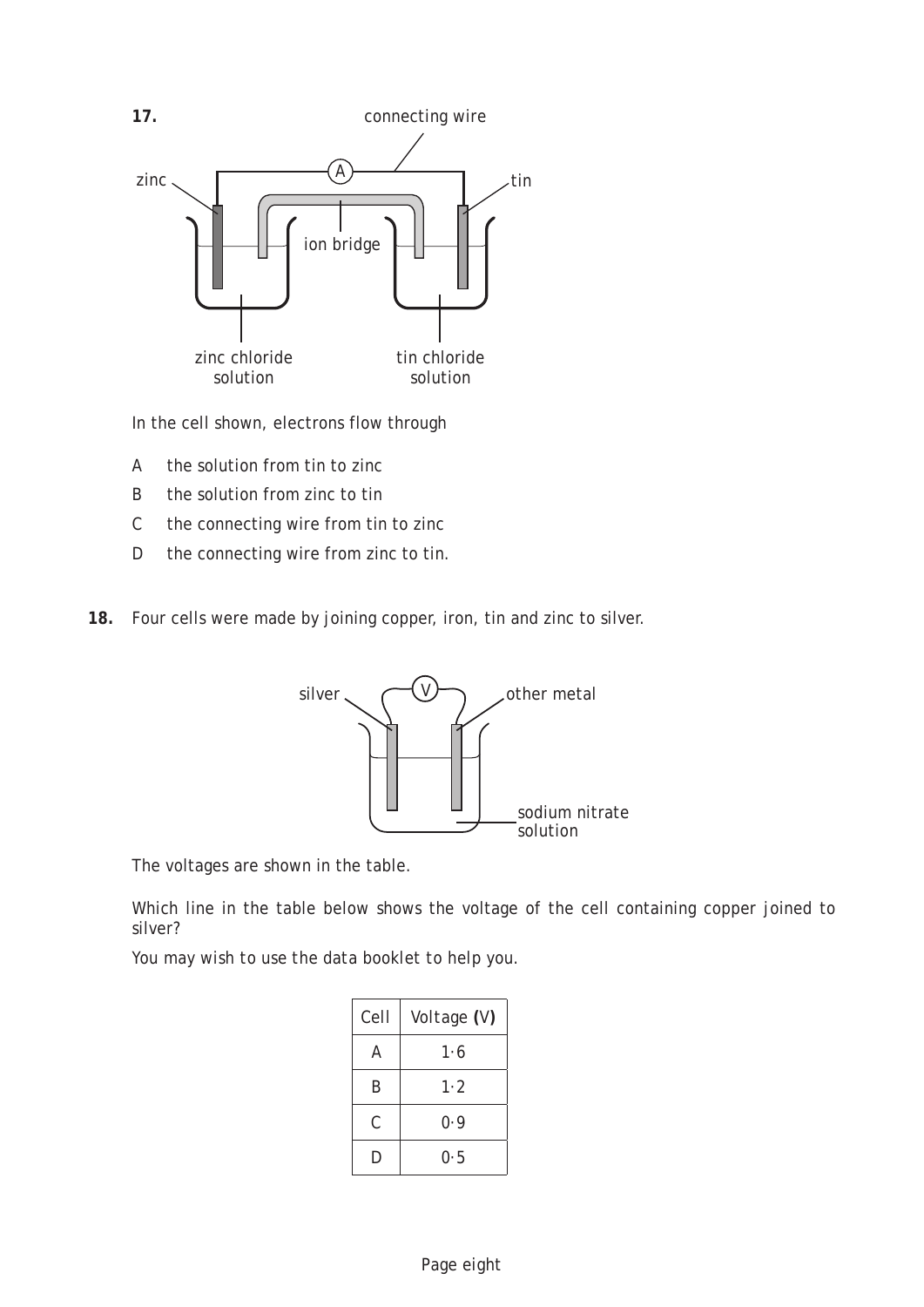**19.** The ion-electron equation for the oxidation and reduction steps in the reaction between magnesium and silver(I) ions are:

$$
Mg \rightarrow Mg^{2+} + 2e^-
$$

$$
Ag^+ + e^- \rightarrow Ag
$$

The overall redox equation is

$$
A \qquad Mg + 2Ag^+ \rightarrow Mg^{2+} + 2Ag
$$

- B  $Mg + Ag^+ \rightarrow Mg^{2+} + Ag$
- C  $Mg + Ag^+ + e^- \rightarrow Mg^{2+} + Ag + 2e^-$
- D Mg + 2Ag  $\rightarrow$  Mg<sup>2+</sup> + 2Ag<sup>+</sup>.
- **20.** The structure below shows a section of an addition polymer.



Which of the following molecules is used to make this polymer?

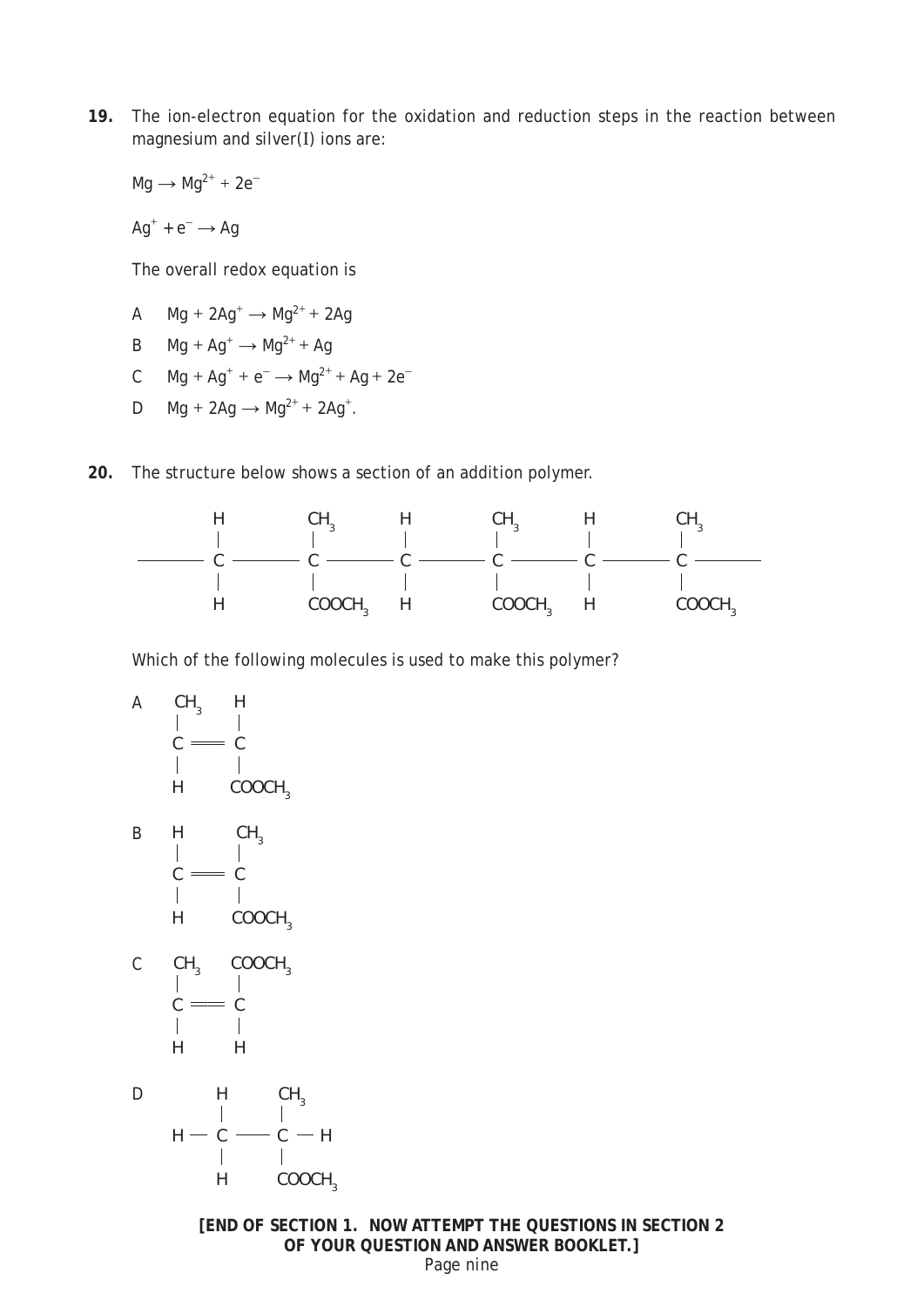|                                                                            | FOR OFFICIAL USE                                          |      |                               |                           |      |  |
|----------------------------------------------------------------------------|-----------------------------------------------------------|------|-------------------------------|---------------------------|------|--|
|                                                                            | <b>National</b><br>Qualifications<br><b>SPECIMEN ONLY</b> |      |                               |                           | Mark |  |
| SQ06/N5/02<br>Date - Not applicable                                        |                                                           |      | Chemistry<br>Section 1-Answer | <b>Grid and Section 2</b> |      |  |
| Duration - 2 hours                                                         |                                                           |      |                               |                           |      |  |
|                                                                            |                                                           |      |                               | Q 0 6<br><sub>S</sub>     | - N  |  |
| Fill in these boxes and read what is printed below.<br>Full name of centre |                                                           | Town |                               |                           |      |  |
| Forename(s)                                                                | Surname                                                   |      |                               | Number of seat            |      |  |
|                                                                            |                                                           |      |                               |                           |      |  |
| Date of birth<br>Month<br>Day                                              | Year                                                      |      | Scottish candidate number     |                           |      |  |
|                                                                            |                                                           |      |                               |                           |      |  |
| Total marks - 80                                                           |                                                           |      |                               |                           |      |  |
| SECTION 1-20 marks                                                         |                                                           |      |                               |                           |      |  |
|                                                                            |                                                           |      |                               |                           |      |  |

Attempt ALL questions in this section.

Instructions for completion of Section 1 are given on Page two.

**SECTION 2 —60 marks**

Attempt ALL questions in this section.

Read all questions carefully before attempting.

Use **blue** or **black** ink. Do NOT use gel pens.

Write your answers in the spaces provided. Additional space for answers and rough work is provided at the end of this booklet. If you use this space, write clearly the number of the question you are attempting. Any rough work must be written in this booklet. You should score through your rough work when you have written your fair copy.

Before leaving the examination room you must give this booklet to the Invigilator. If you do not, you may lose all the marks for this paper.



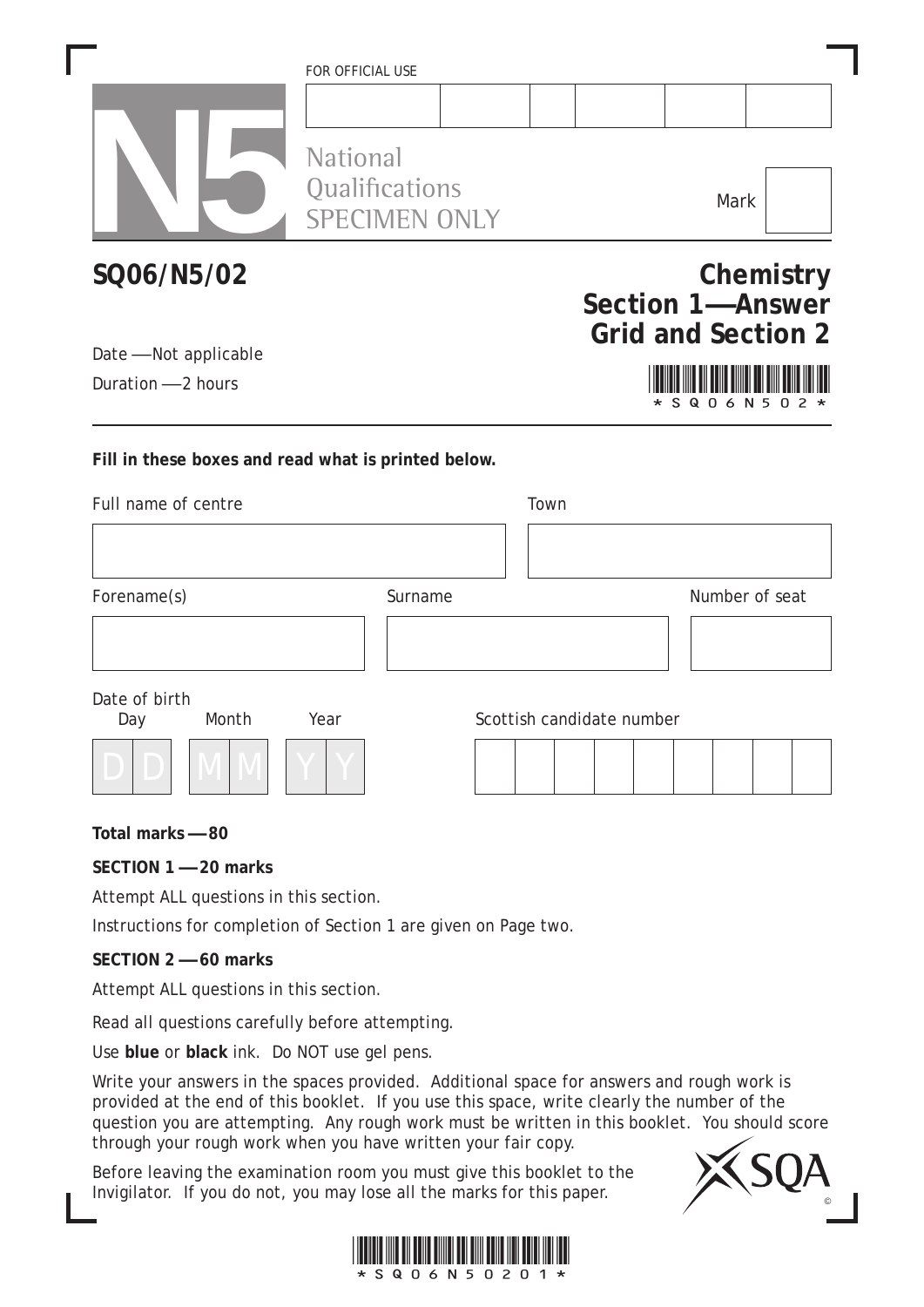The questions for Section 1 are contained in the booklet Chemistry Section 1—Questions. Read these and record your answers on the grid on Page three opposite.

- 1. The answer to each question is **either** A, B, C or D. Decide what your answer is, then fill in the appropriate bubble (see sample question below).
- 2. There is **only one correct** answer to each question.
- 3. Any rough working should be done on the additional space for rough working and answers sheet.

#### **Sample Question**

To show that the ink in a ball-pen consists of a mixture of dyes, the method of separation would be:

- A fractional distillation
- B chromatography
- C fractional crystallisation
- D filtration

The correct answer is **B**—chromatography. The answer **B** bubble has been clearly filled in (see below).



#### **Changing an answer**

If you decide to change your answer, cancel your first answer by putting a cross through it (see below) and fill in the answer you want. The answer below has been changed to **D**.



If you then decide to change back to an answer you have already scored out, put a tick (3) to the **right** of the answer you want, as shown below:





*Page two*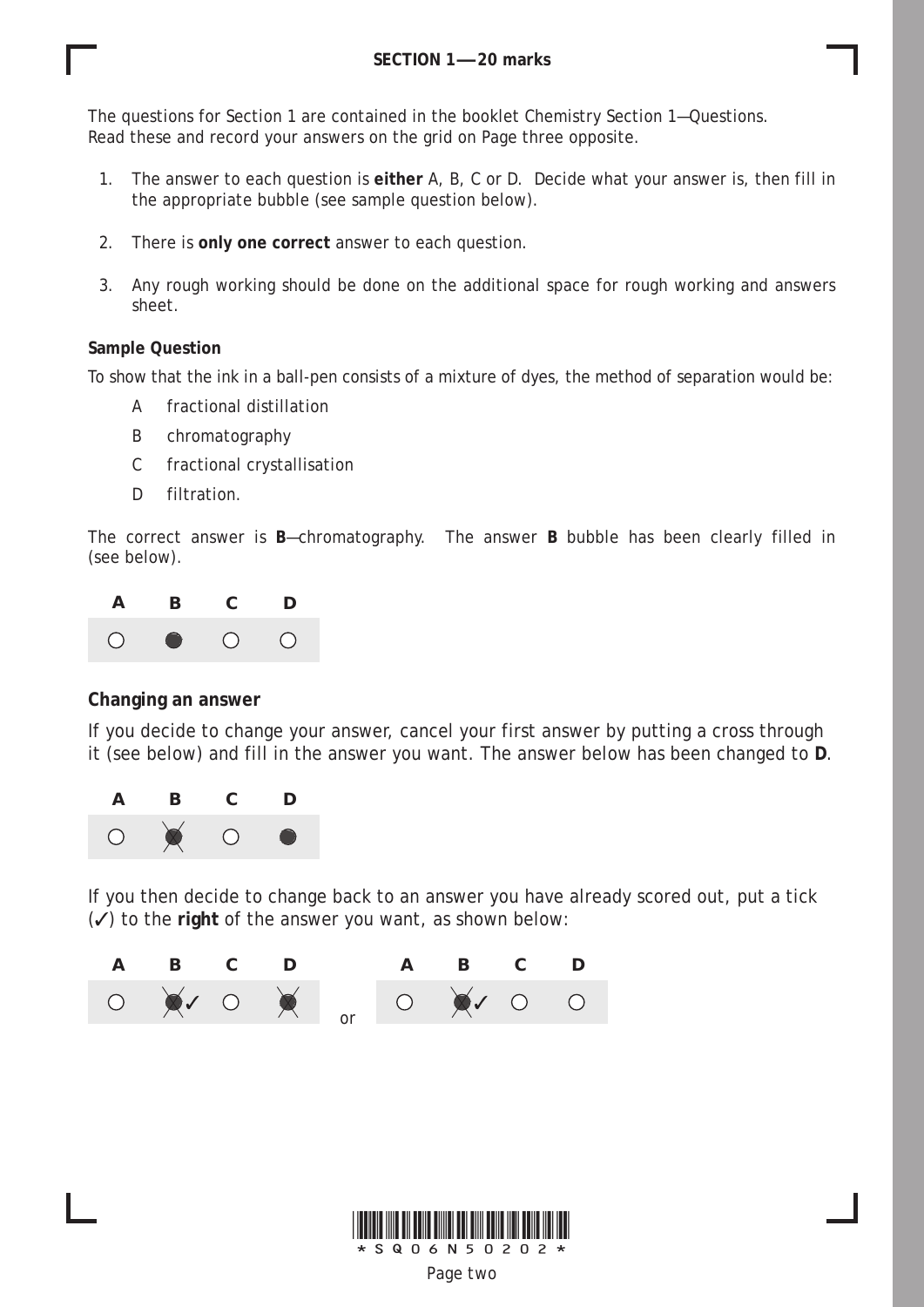



*Page three*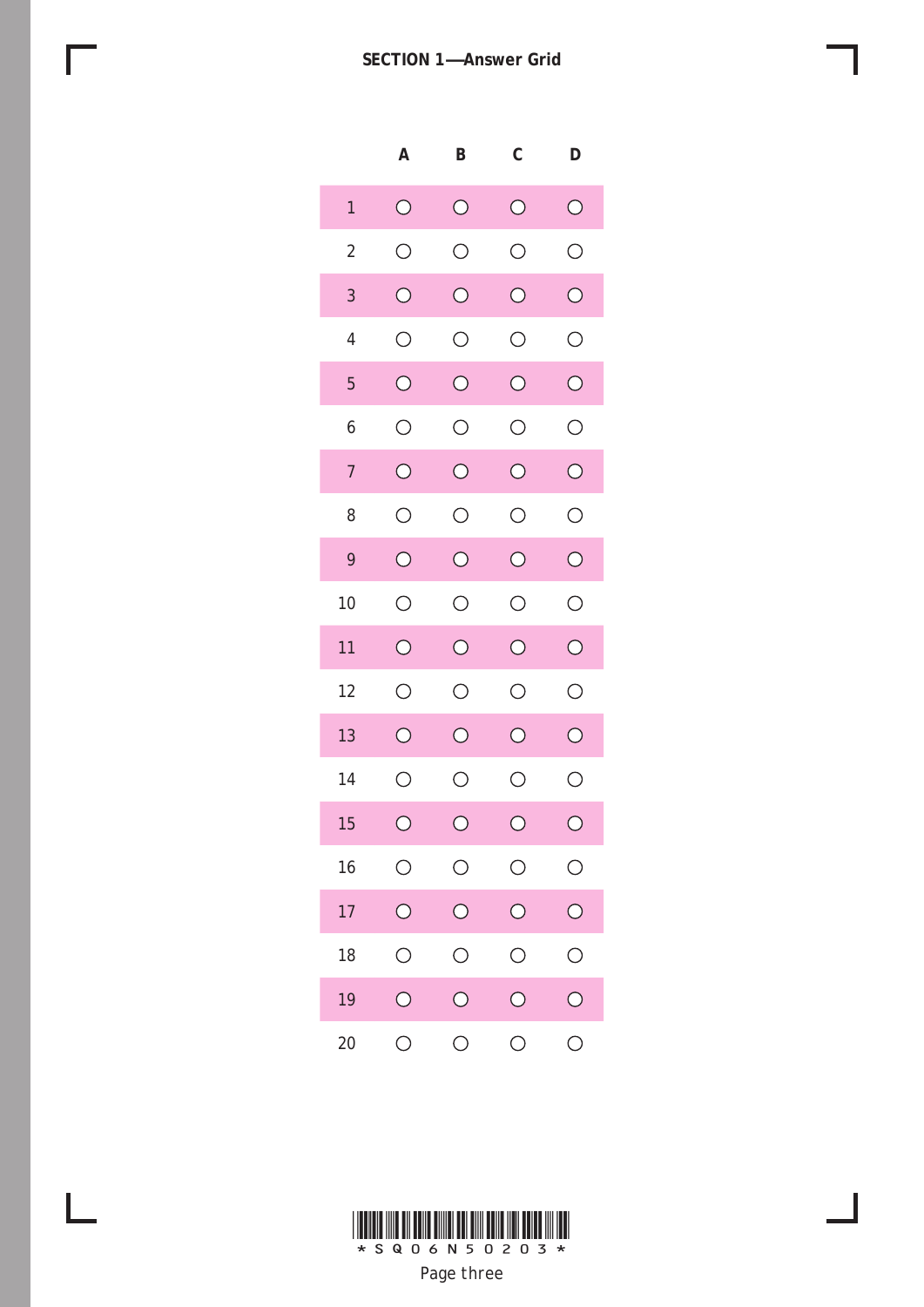**[BLANK PAGE]**

Ш

L



 $\mathbb{R}^2$ 

*Page four*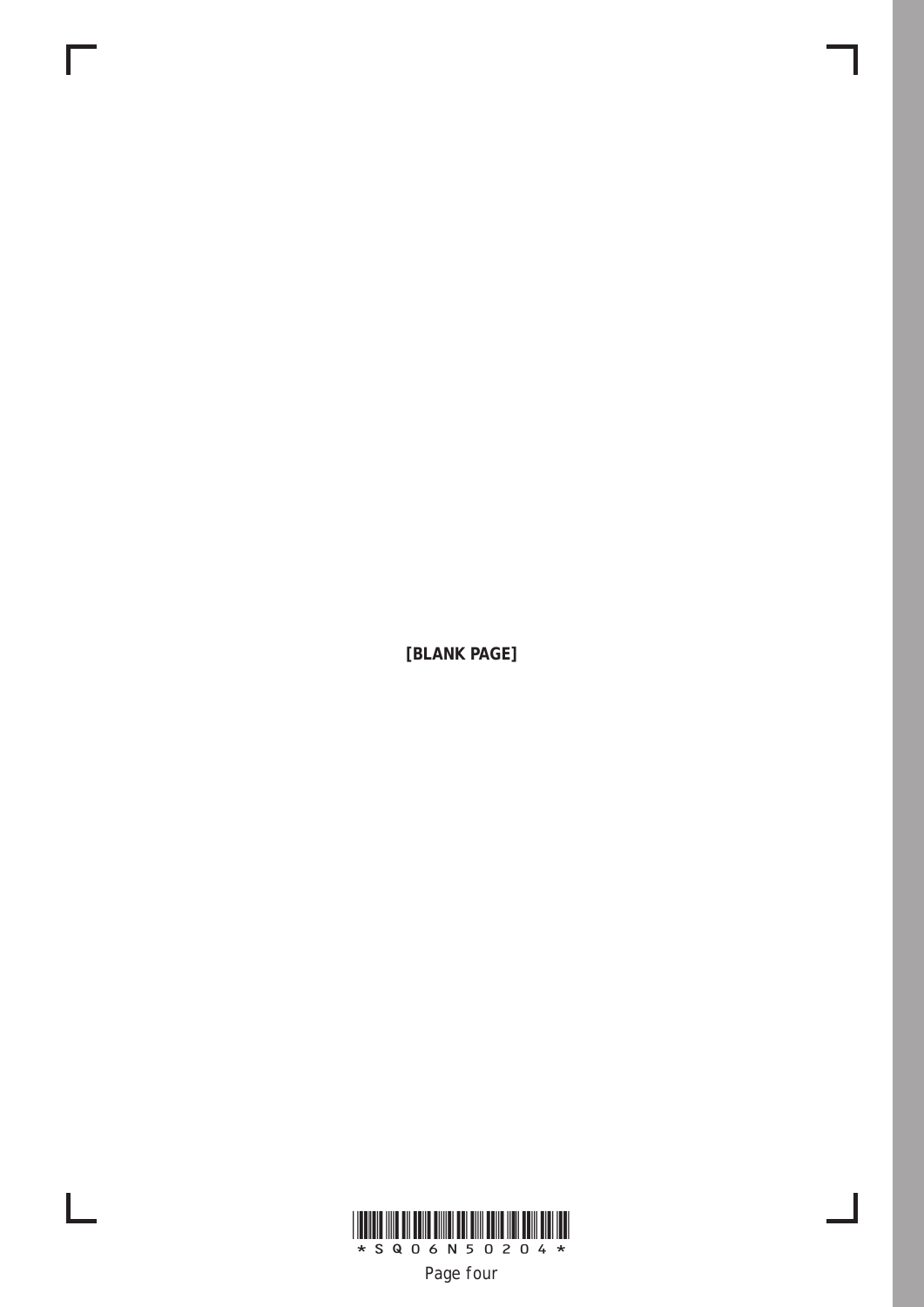#### SECTION 2-60 marks

#### **Attempt ALL questions.**

 **1.** Graphs can be used to show the change in the rate of a reaction as the reaction proceeds.

The graph shows the volume of gas produced in an experiment over a period of time.



(a) State the time, in seconds, at which the reaction stopped. **1**



**MARKS**<br>
WRITE IN

WRITE IN

MARGIN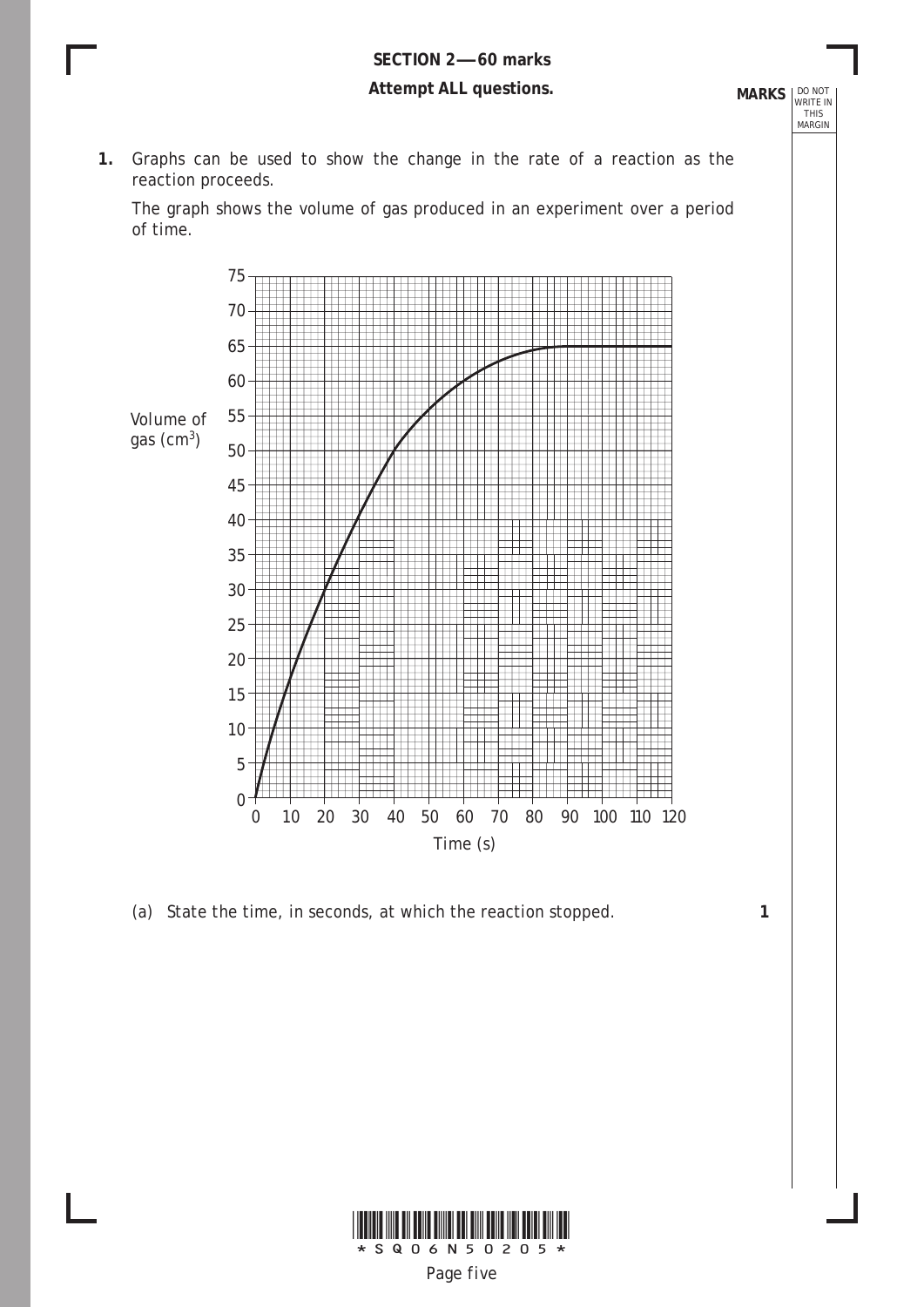|                                                                                           | <b>MARKS</b>   | DO NOT<br>WRITE IN           |
|-------------------------------------------------------------------------------------------|----------------|------------------------------|
| 1. (continued)                                                                            |                | <b>THIS</b><br><b>MARGIN</b> |
| Calculate the average rate of reaction, in $cm3s-1$ , for the first 20<br>(b)<br>seconds. | $\overline{2}$ |                              |
| Show your working clearly.                                                                |                |                              |
|                                                                                           |                |                              |
|                                                                                           |                |                              |
|                                                                                           |                |                              |
|                                                                                           |                |                              |
| The graph shows that the rate of reaction decreases as the reaction<br>(c)<br>proceeds.   |                |                              |
| Suggest a reason for this.                                                                | 1              |                              |
| <b>Total marks</b>                                                                        | 4              |                              |



L

*Page six*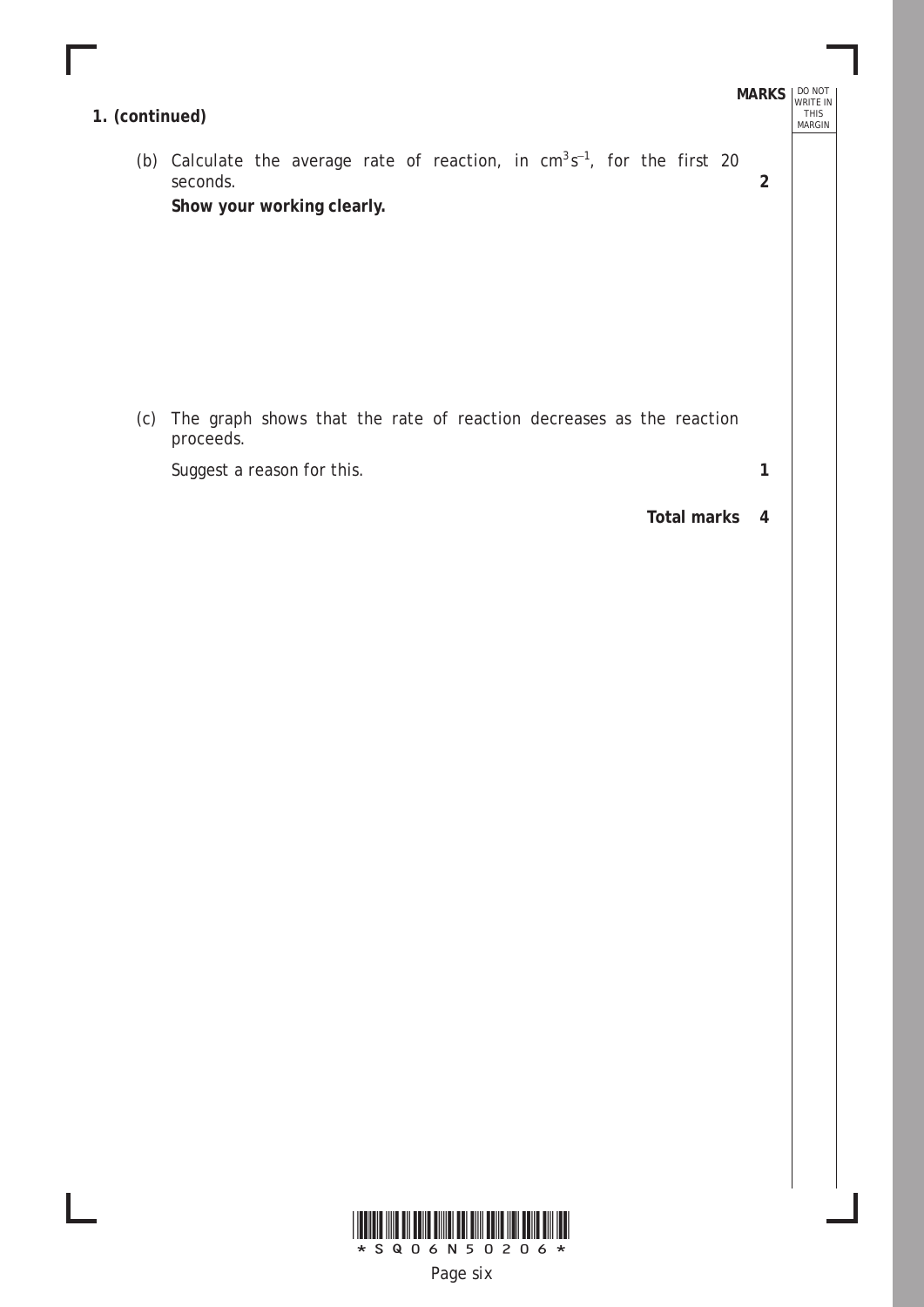**2.** The group 7 element bromine was discovered by Balard in 1826. Bromine gets its name from the Greek 'bromos' meaning stench. Bromine consists of a mixture of two isotopes,  $\frac{79}{35}$ Br and  $\frac{81}{35}$ Br.

**MARKS** NO NOT

**1**

**1**

**2**

THIS MARGIN

- (a) What is meant by the term isotope?
- (b) Complete the table for  $\frac{^{79}}{^{35}}$ Br.

| <i>Isotope</i> | Number of protons | Number of neutrons |
|----------------|-------------------|--------------------|
| $^{79}_{35}Br$ |                   |                    |

(c) The relative atomic mass of an element can be calculated using the formula:

(mass of isotope  $A \times$  % of isotope A) + (mass of isotope B  $\times$  % of isotope B)

100

A sample of bromine contains 55% of the isotope with mass 79 and 45% of the isotope with mass 81.

Calculate the relative atomic mass of bromine in this sample.

**Show your working clearly.**

\*SQ06N50207\*

*Page seven*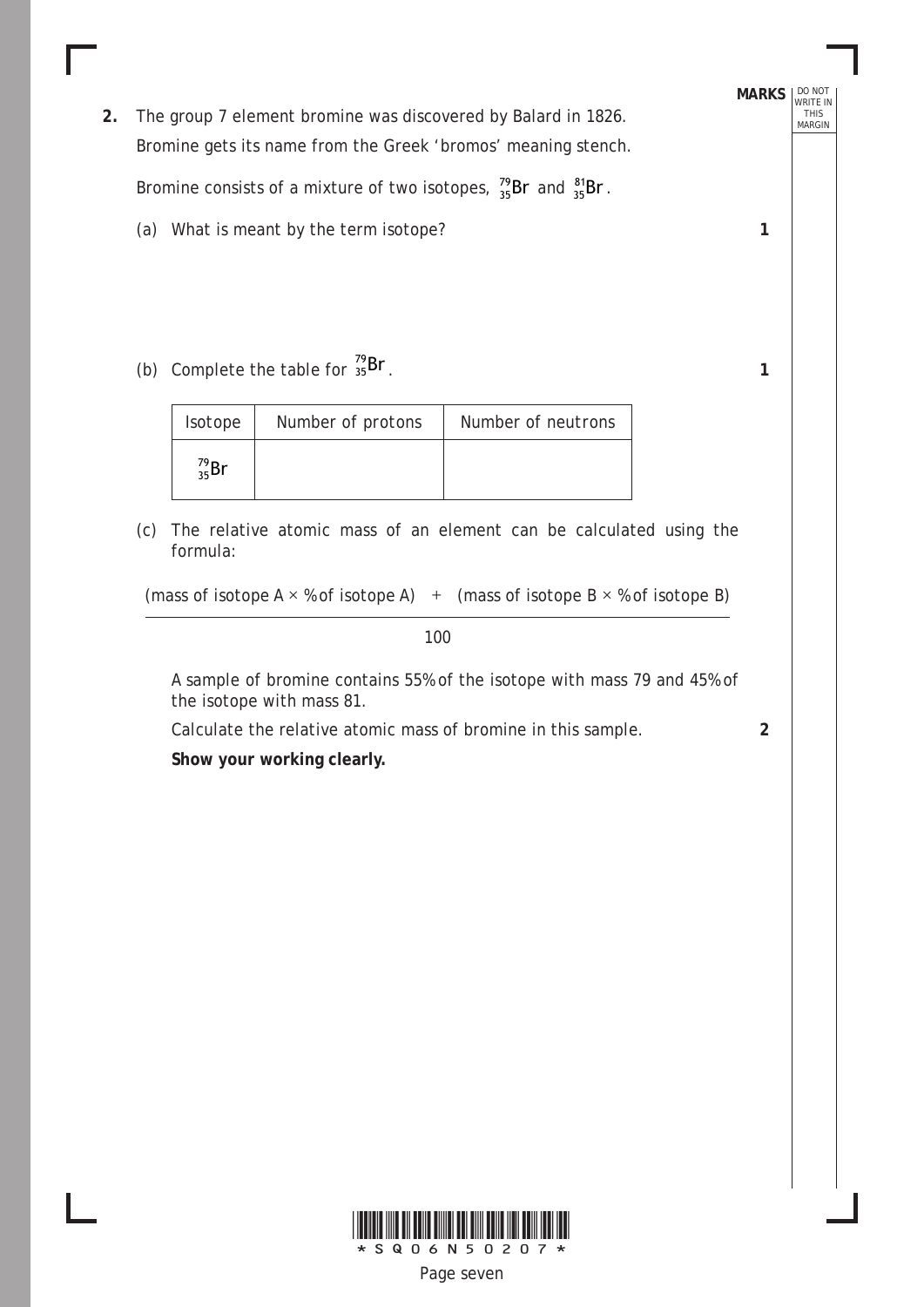| 2. | <b>MARKS</b><br>(continued)                                                                                                        | DO NOT<br>WRITE IN<br><b>THIS</b><br><b>MARGIN</b> |
|----|------------------------------------------------------------------------------------------------------------------------------------|----------------------------------------------------|
|    | (d) In 1825 bromine had been isolated from sea water by Liebig who<br>mistakenly thought it was a compound of iodine and chlorine. |                                                    |
|    | Using your knowledge of chemistry, comment on why Liebig might have<br>made this mistake.<br>3                                     |                                                    |
|    | <b>Total marks</b><br>7                                                                                                            |                                                    |
|    |                                                                                                                                    |                                                    |
|    |                                                                                                                                    |                                                    |



L

*Page eight*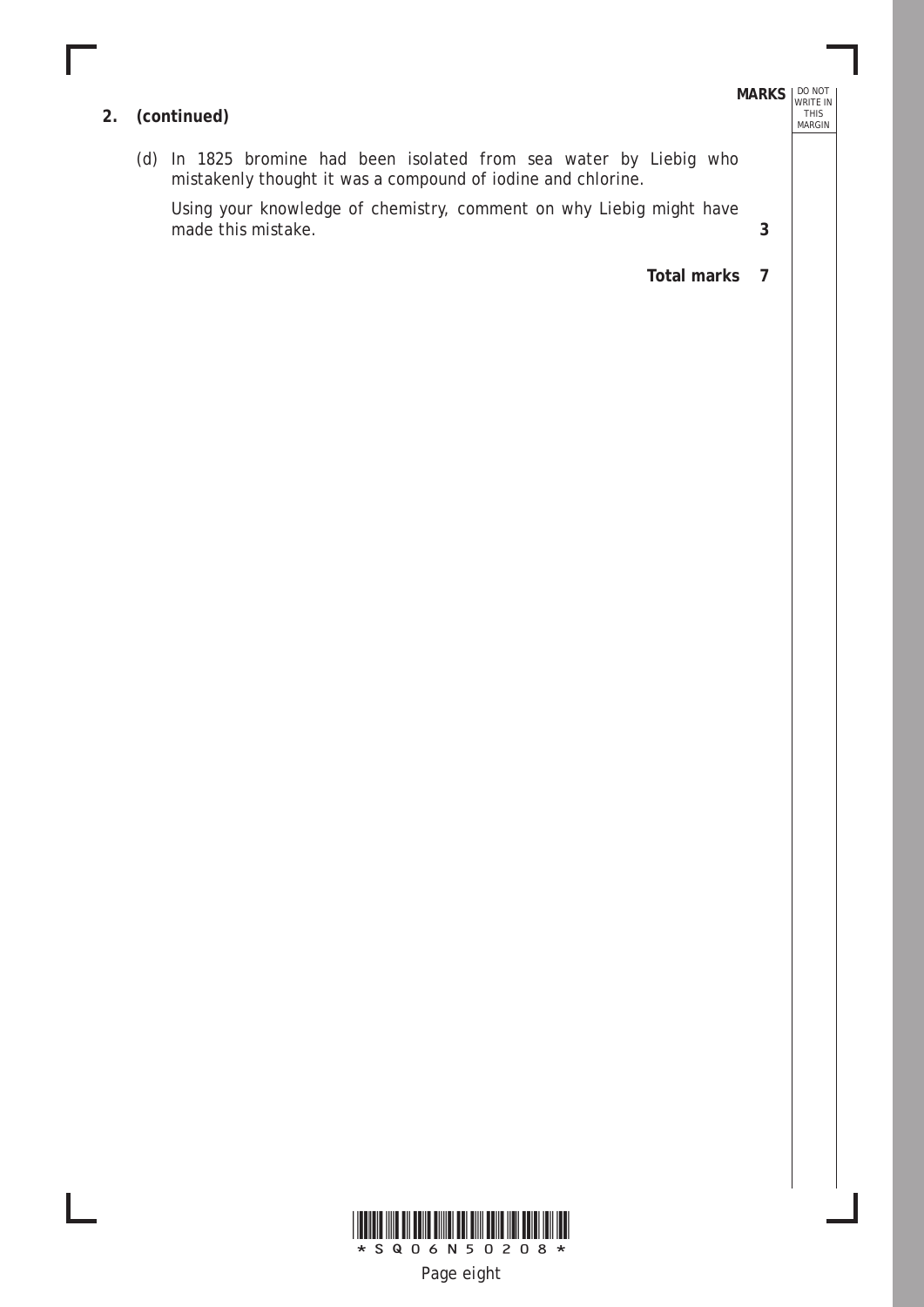**MARKS** NO NOT

**1**

THIS MARGIN

**3.** (a) Sulfur dioxide gas is produced when fossil fuels containing sulfur are burned.

> When sulfur dioxide dissolves in water in the atmosphere "acid rain" is produced.

Circle) the correct phrase to complete the sentence.

|                                                                                                | $\int$ a higher |  |
|------------------------------------------------------------------------------------------------|-----------------|--|
| Compared with pure water, acid rain contains $\langle$ a lower $\longrightarrow$ concentration |                 |  |
| of hydrogen ions.                                                                              | the same        |  |

(b) The table shows information about the solubility of sulfur dioxide.

| Temperature $(°C)$                         |      |      |     | 40  | 50 | 60 |
|--------------------------------------------|------|------|-----|-----|----|----|
| Solubility (g/100cm <sup>3</sup> ) $\vert$ | 22.0 | 10.0 | 6.0 | 3.0 |    |    |

(i) Draw a line graph of solubility against temperature.

Use appropriate scales to fill most of the graph paper.

**3**

(Additional graph paper, if required, will be found on *Page twenty-seven*.)





*Page nine*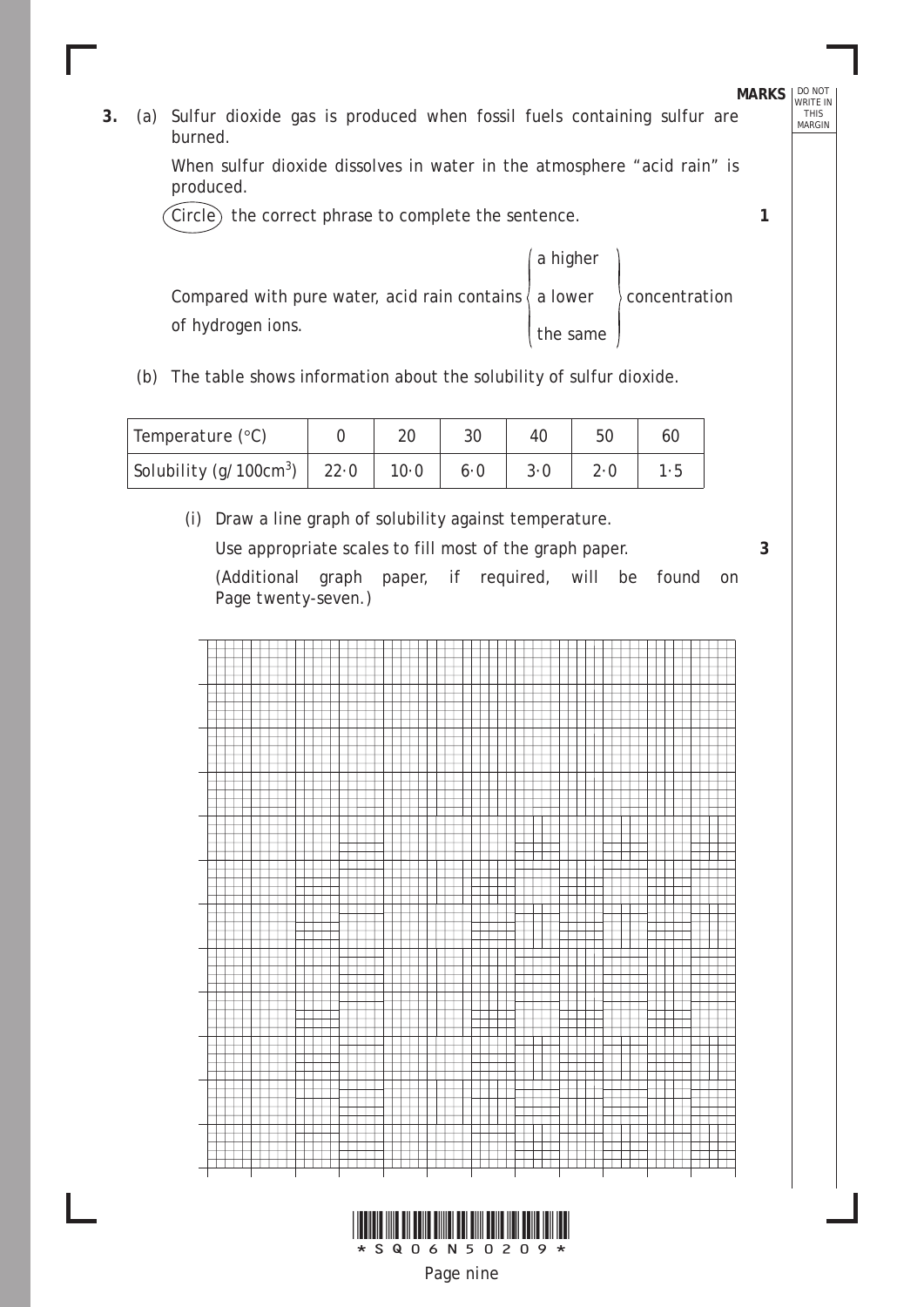| 3. (b) (continued) |                                                                                                                        |  |                    | <b>MARKS</b>   | DO NOT<br>WRITE IN<br><b>THIS</b><br>MARGIN |
|--------------------|------------------------------------------------------------------------------------------------------------------------|--|--------------------|----------------|---------------------------------------------|
|                    | (ii) Using your graph, estimate the solubility of sulfur dioxide, in $g/100 \text{ cm}^3$ , at $10 \degree \text{C}$ . |  |                    | $\mathbf{1}$   |                                             |
|                    |                                                                                                                        |  | <b>Total marks</b> | $\overline{5}$ |                                             |
|                    |                                                                                                                        |  |                    |                |                                             |
|                    |                                                                                                                        |  |                    |                |                                             |
|                    |                                                                                                                        |  |                    |                |                                             |
|                    |                                                                                                                        |  |                    |                |                                             |
|                    |                                                                                                                        |  |                    |                |                                             |
|                    |                                                                                                                        |  |                    |                |                                             |
|                    |                                                                                                                        |  |                    |                |                                             |
|                    |                                                                                                                        |  |                    |                |                                             |
|                    |                                                                                                                        |  |                    |                |                                             |
|                    |                                                                                                                        |  |                    |                |                                             |
|                    |                                                                                                                        |  |                    |                |                                             |
|                    |                                                                                                                        |  |                    |                |                                             |



L

*Page ten*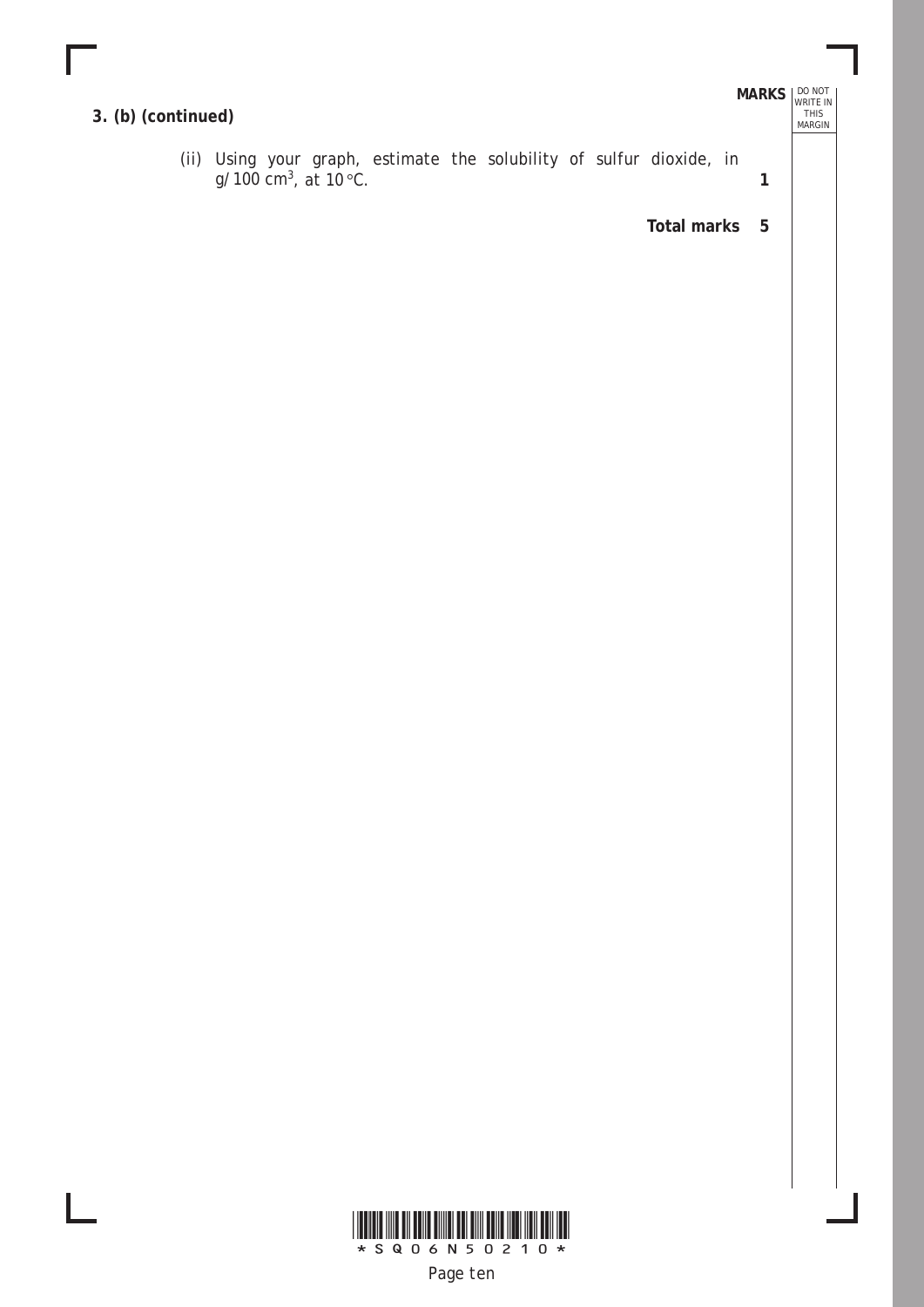



*Page eleven*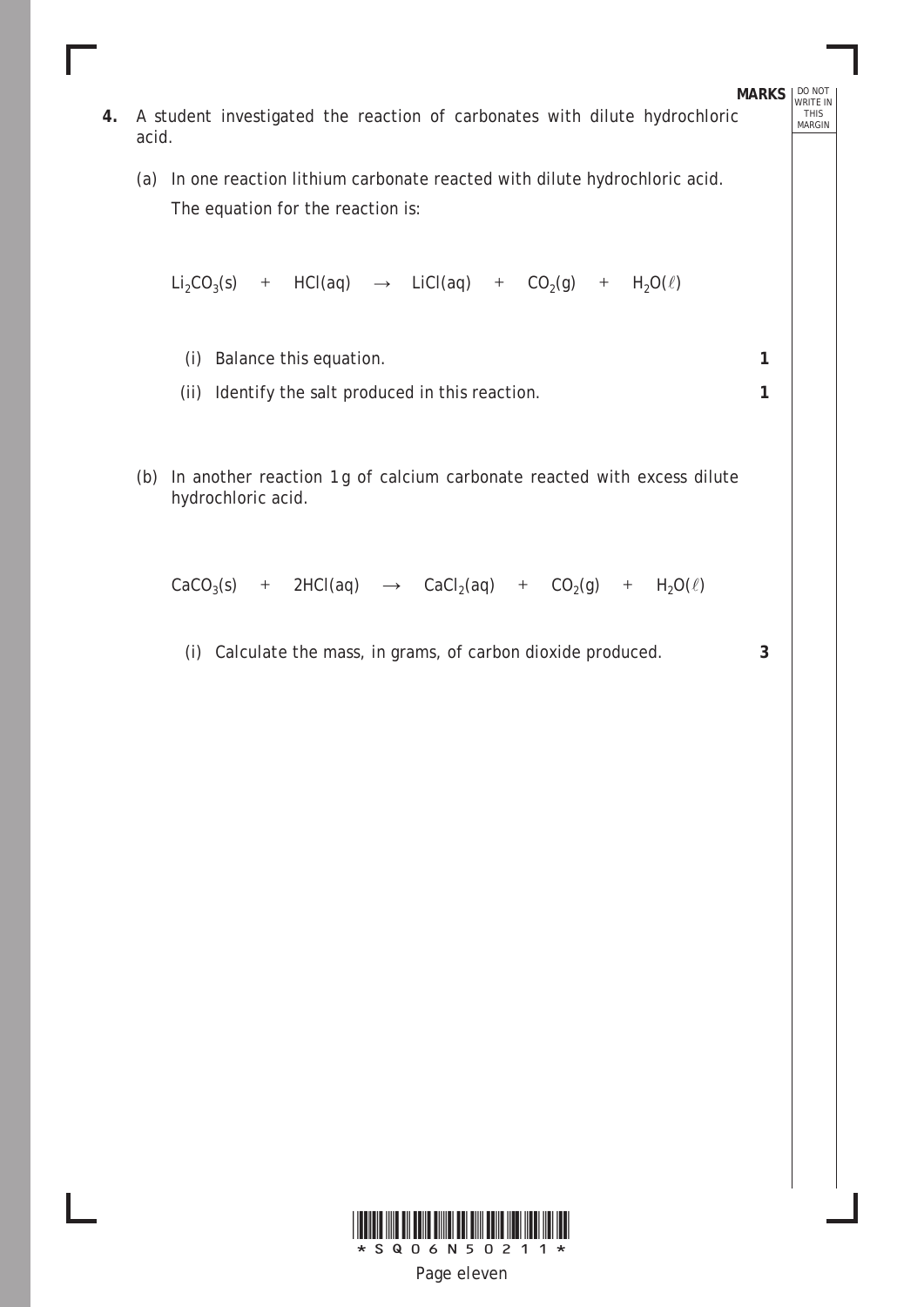### **4. (b) (continued)**

 (ii) The student considered two methods to confirm the mass of carbon dioxide gas produced in this reaction.



|    | Method A                                                                                 |    | Method B                                                                                                                                            |
|----|------------------------------------------------------------------------------------------|----|-----------------------------------------------------------------------------------------------------------------------------------------------------|
|    | 1. Add the acid from the measuring<br>cylinder to the calcium carbonate in<br>the flask. | 1. | Weigh the flask with the calcium<br>carbonate and the acid in the<br>measuring cylinder together.                                                   |
|    | 2. Weigh the flask and contents.                                                         |    | 2. Add the acid from the measuring<br>cylinder to the calcium carbonate in<br>the flask and replace the empty<br>measuring cylinder on the balance. |
| 3. | Leave until no more bubbles are<br>produced.                                             |    | 3. Leave until no more bubbles are<br>produced.                                                                                                     |
| 4. | Reweigh the flask and contents.                                                          |    | 4. Reweigh the flask, contents and the<br>empty measuring cylinder together.                                                                        |

Explain which method would give a more reliable estimate of the mass of carbon dioxide produced during the reaction.

> **Total marks 7**

**2**



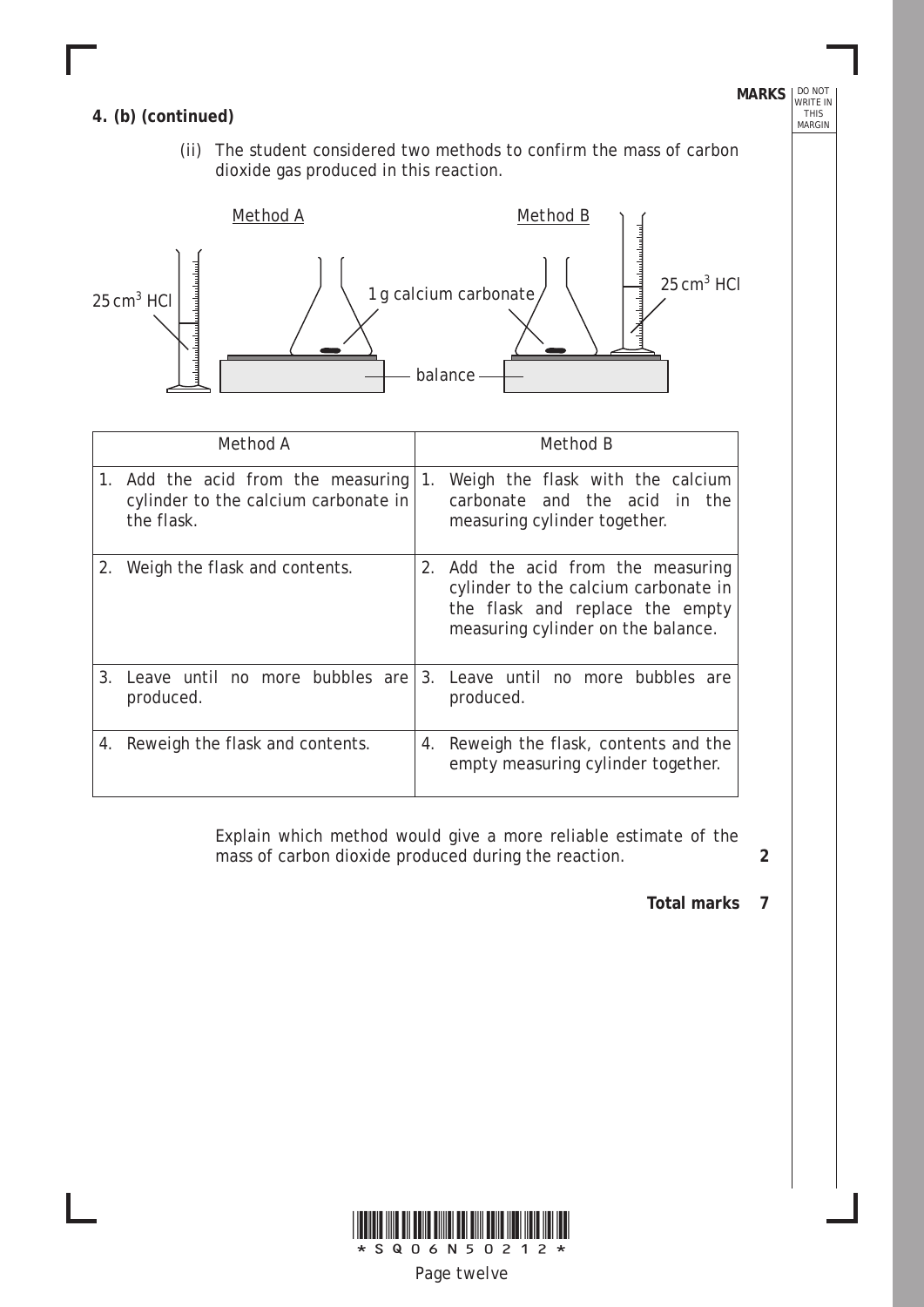# **MARKS** DO NOT WRITE IN THIS MARGIN

**1**

**1**

**1**

**5.** Antacid tablets are used to treat indigestion which is caused by excess acid in the stomach.

| Name of active<br>ingredient                                                | magnesium<br>carbonate | calcium<br>carbonate | magnesium<br>hydroxide | aluminium<br>hydroxide |
|-----------------------------------------------------------------------------|------------------------|----------------------|------------------------|------------------------|
| Reaction with acid                                                          | fizzes                 | fizzes               | does not fizz          | does not fizz          |
| Cost per gram<br>(pence)                                                    | 16.0                   | 11.0                 | 7.5                    | 22.0                   |
| Mass of solid<br>needed to<br>neutralise 20cm <sup>3</sup><br>of $acid (q)$ | 0.7                    | $1\cdot 2$           | 0.6                    | ()·4                   |
| Cost of<br>neutralising 20 cm <sup>3</sup><br>of acid (pence)               |                        | 13.2                 | 4.5                    | 8.8                    |

Different brands of tablets contain different active ingredients.

(a) Write the **ionic** formula for aluminium hydroxide.

- (b) (i) Complete the table to show the cost of using magnesium carbonate to neutralise 20 cm<sup>3</sup> of acid.
	- (ii) Which **one** of the four active ingredients would **you** use to neutralise excess stomach acid? Explain your choice.

**Total marks 3**



*Page thirteen*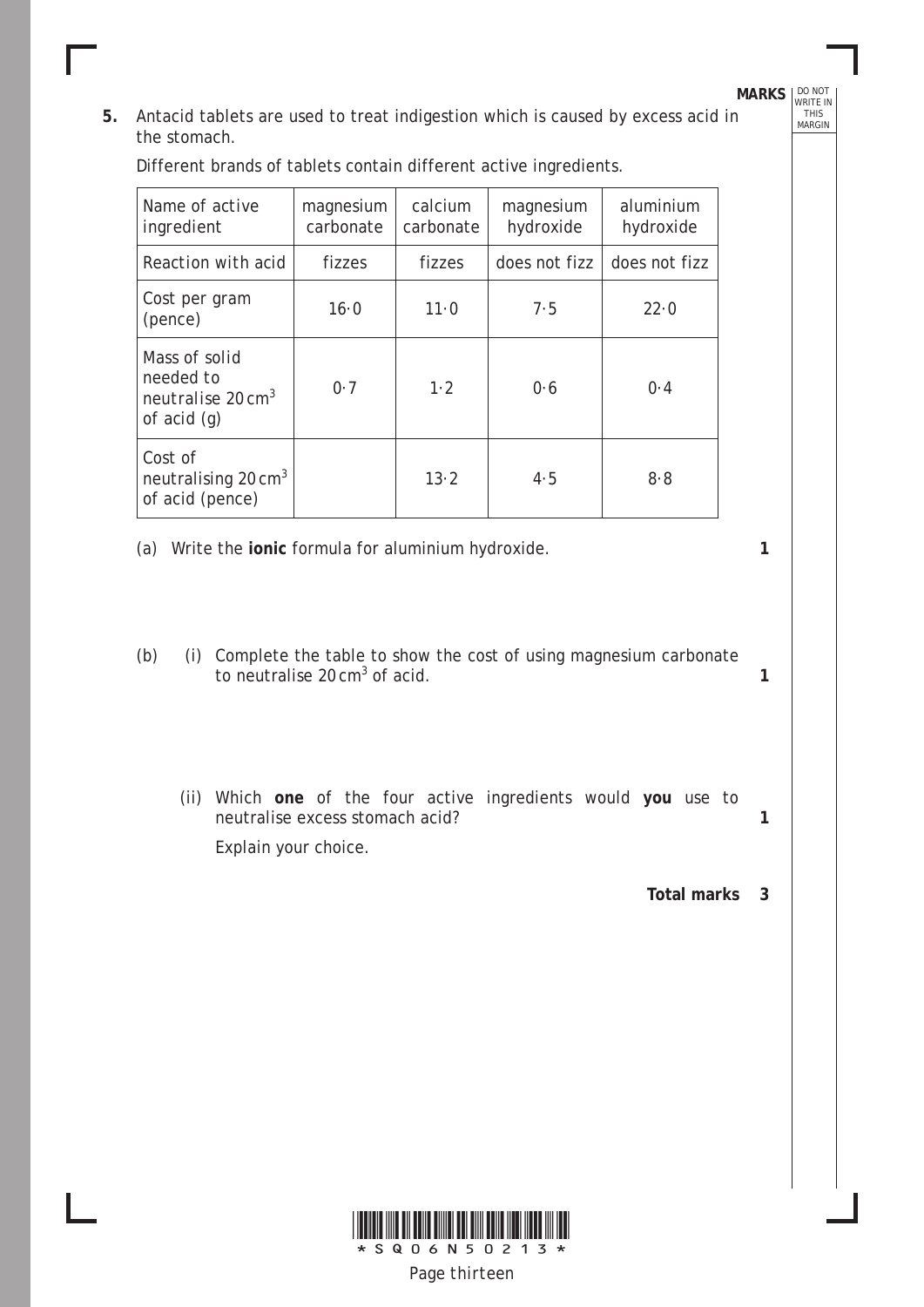**6.** Read the passage below and answer the questions that follow.

#### Potassium Permanganate (KMnO<sub>4</sub>)-The Purple Solution

Potassium permanganate's strong oxidising properties make it an effective disinfectant. Complaints such as athlete's foot and some fungal infections are treated by bathing the affected area in  $KMnO<sub>4</sub>$  solution.

In warm climates vegetables are washed in  $KMD<sub>4</sub>$  to kill bacteria such as E. coli and S. aureus. Chemists use  $KMD<sub>4</sub>$  in the manufacture of saccharin, ascorbic acid (vitamin C) and benzoic acid.

Baeyer's reagent is an alkaline solution of  $KMnO<sub>4</sub>$  and is used to detect unsaturated organic compounds. The reaction of  $KMnO<sub>4</sub>$  with alkenes is also used to extend the shelf life of fruit. Ripening fruit releases ethene gas which causes other fruit to ripen. Shipping containers are fitted with gas scrubbers that use alumina or zeolite impregnated with  $KMD<sub>4</sub>$  to stop the fruit ripening too quickly.

$$
\rm C_2H_4 + 4KMnO_4 \longrightarrow 4MnO_2 + 4KOH + 2CO_2
$$

The scrubbers indicate when they need to be replaced because the purple colour changes to brown as the  $KMnO<sub>4</sub>$  is used up.

*The passage on potassium permanganate was taken from an article by Simon Cotton on "Soundbite molecules" in "Education in Chemistry" November 2009.*

- (a) Suggest a pH for Baeyer's reagent.
- (b) Name the gas removed by the scrubbers.
- (c) Name a chemical mentioned in the passage which contains the following functional group.

**Total marks 3**





# **1**

**1**

**1**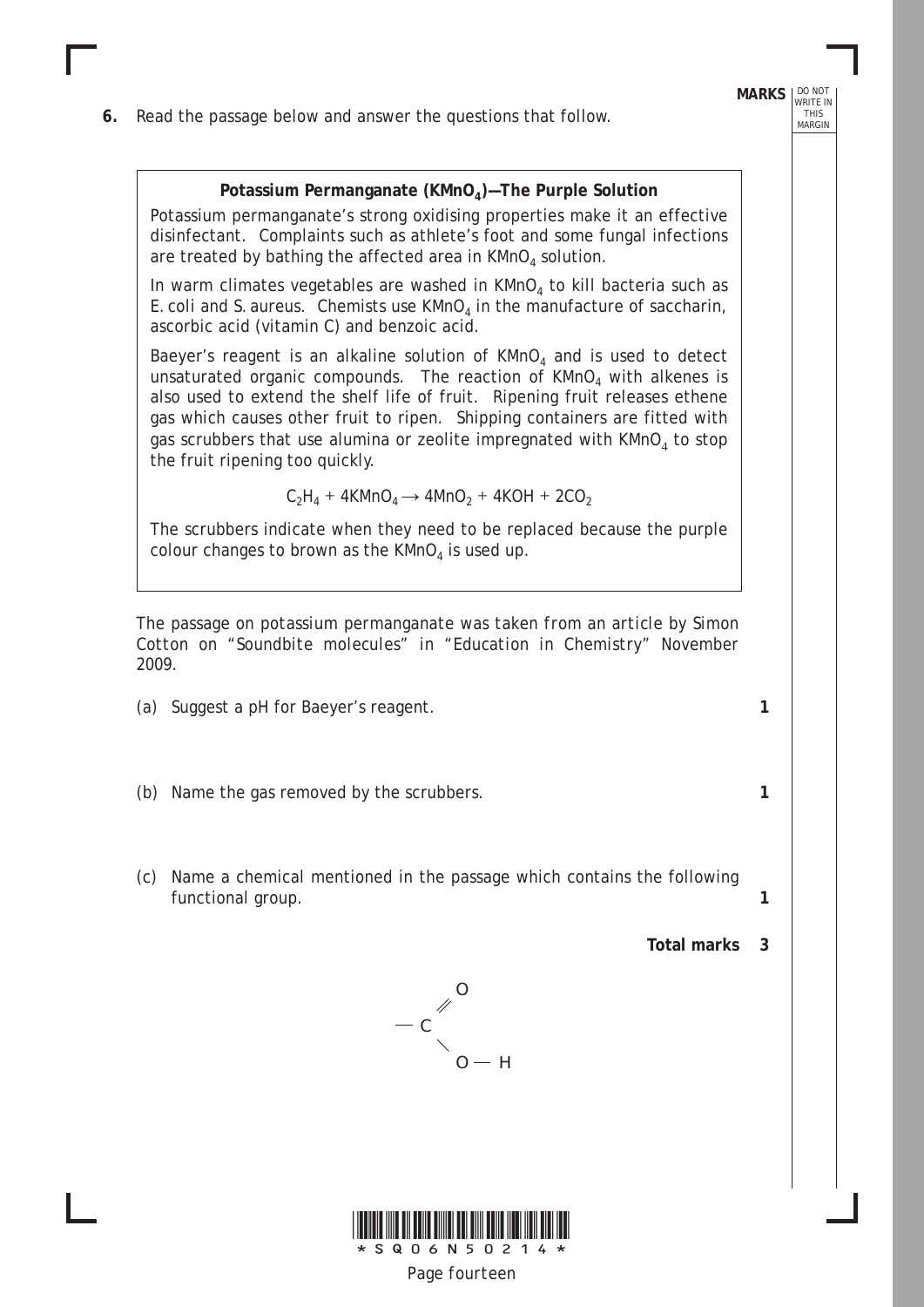### **MARKS** NO NOT

**1**

**1**

THIS MARGIN

- **7.** In the 2012 London Olympics, alkanes were used as fuels for the Olympic flame.
	- (a) The torches that carried the Olympic flame across Britain burned a mixture of propane and butane.



Propane and butane are members of the same homologous series. What is meant by the term homologous series?

(b) Natural gas, which is mainly methane, was used to fuel the flame in the Olympic cauldron.



 (i) Draw a diagram to show how **all** the outer electrons are arranged in a molecule of methane,  $CH<sub>4</sub>$ .

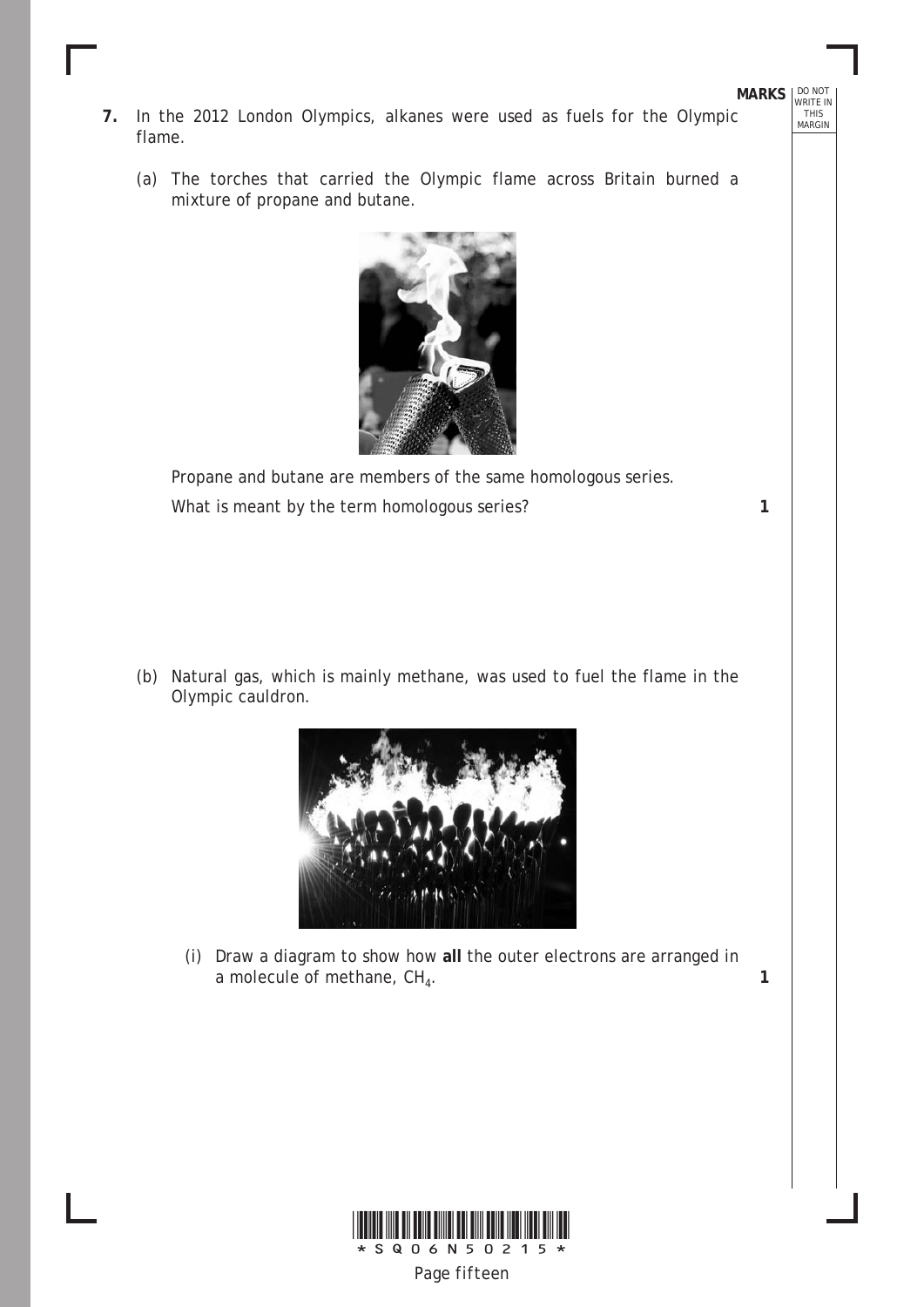| 7. (b) (continued)                                           |                    | <b>MARKS</b> | WRITF IN<br><b>THIS</b><br><b>MARGIN</b> |
|--------------------------------------------------------------|--------------------|--------------|------------------------------------------|
| Methane is a covalent molecular substance.<br>(ii)           |                    |              |                                          |
| It has a low boiling point and is a gas at room temperature. |                    |              |                                          |
| Explain why methane is a gas at room temperature.            |                    |              |                                          |
|                                                              | <b>Total marks</b> | 3            |                                          |
|                                                              |                    |              |                                          |

Ш

L



*Page sixteen*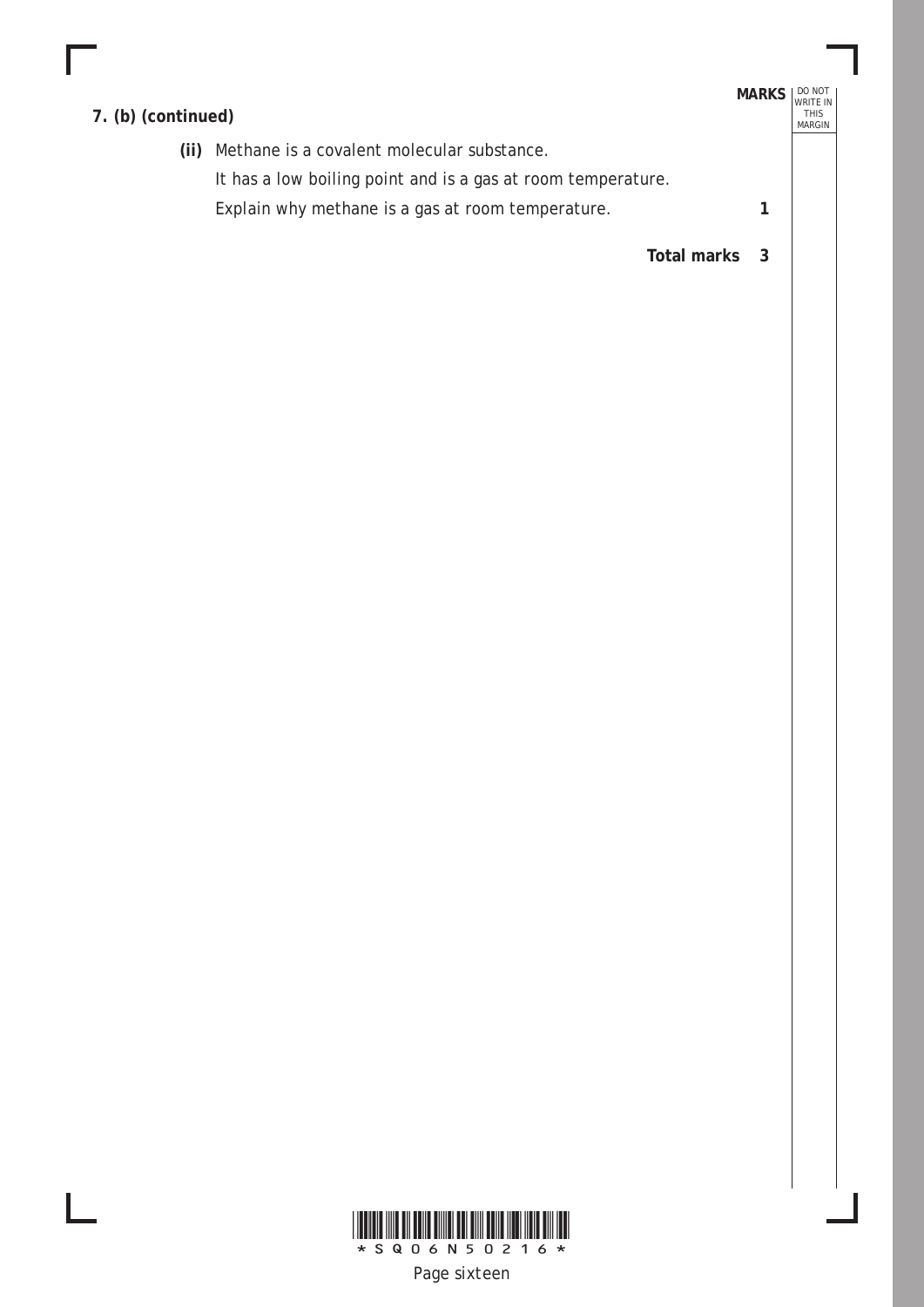**MARKS** NO NOT THIS MARGIN  **8.** Car manufacturers have developed flexible fuel engines for vehicles. These vehicles can run on ethanol or petrol or a mixture of both.

Ethanol can be produced from ethene which comes from cracking crude oil. It can also be made by fermenting glucose which is obtained from crops such as sugar cane and maize.

(a) The structure of ethanol is shown below.

$$
\begin{array}{c}\n\text{H} & \text{H} \\
\mid & \mid \\
\text{H} & -\text{C} - \text{C} - \text{O} - \text{H} \\
\mid & \mid \\
\text{H} & \text{H}\n\end{array}
$$

**1**

**1**

**1**

 $(Circle)$  the functional group in this molecule.

(b) Ethanol is produced from ethene as shown.



(i) Name the **type** of chemical reaction taking place.

(ii) Draw a structural formula for a product of the following reaction.

$$
H H H H H H \nH - C - C - C = C + H2O \nH H H H H \nH H H
$$
\n
$$
H - C - H
$$



*Page seventeen*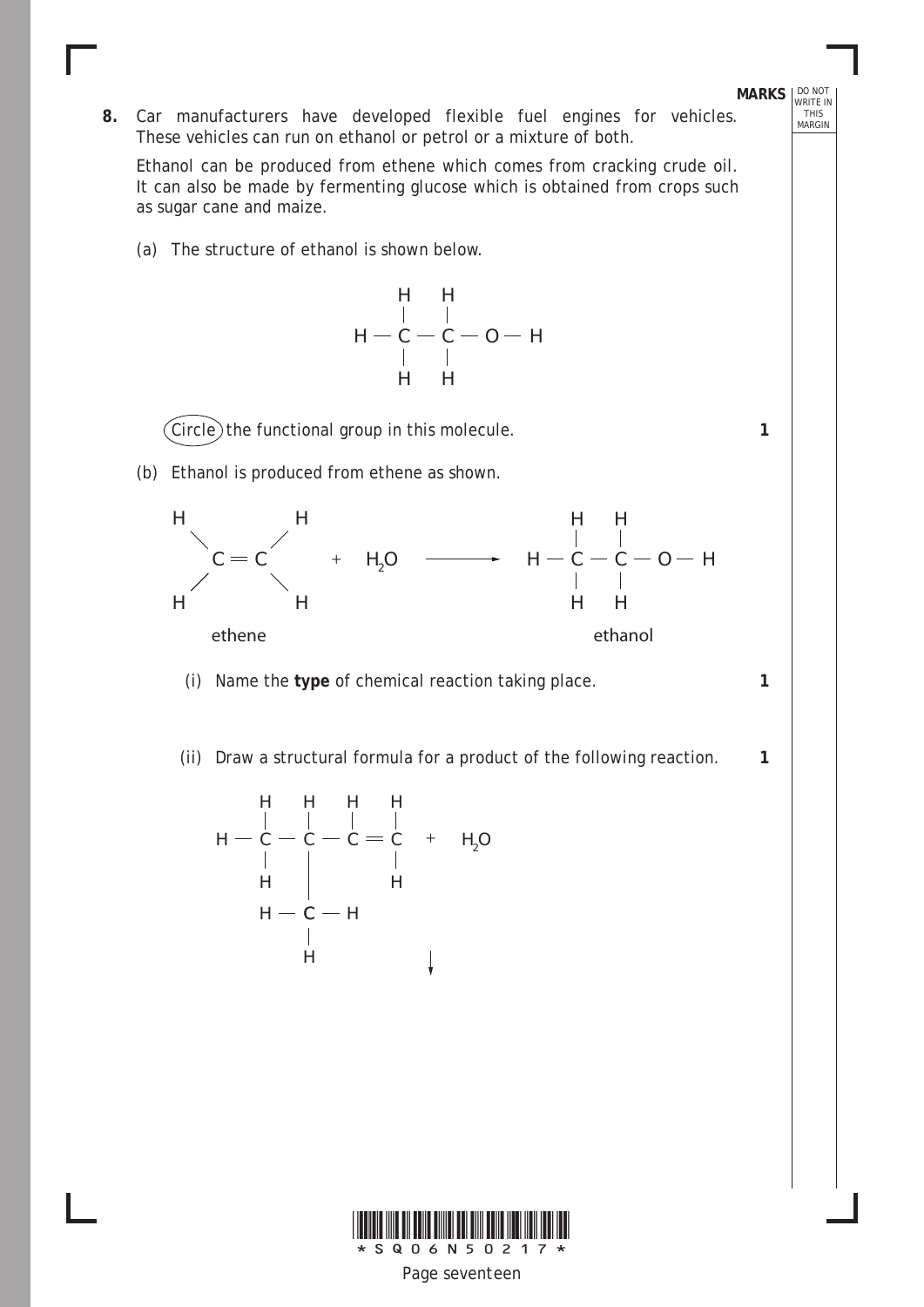| L |                |                                                                 |              |                                             |
|---|----------------|-----------------------------------------------------------------|--------------|---------------------------------------------|
|   | 8. (continued) |                                                                 | <b>MARKS</b> | DO NOT<br>WRITE IN<br><b>THIS</b><br>MARGIN |
|   |                | (c) Suggest one disadvantage of producing ethanol from crops.   | 1            |                                             |
|   |                |                                                                 |              |                                             |
|   |                |                                                                 |              |                                             |
|   |                | (d) Ethanol can be used to produce ethanoic acid.               |              |                                             |
|   |                | (i) Draw a structural formula for ethanoic acid.                | 1            |                                             |
|   |                |                                                                 |              |                                             |
|   |                |                                                                 |              |                                             |
|   |                |                                                                 |              |                                             |
|   |                | To which family of compounds does ethanoic acid belong?<br>(ii) | 1            |                                             |
|   |                | <b>Total marks</b>                                              | 6            |                                             |
|   |                |                                                                 |              |                                             |
|   |                |                                                                 |              |                                             |
|   |                |                                                                 |              |                                             |
|   |                |                                                                 |              |                                             |
|   |                |                                                                 |              |                                             |
|   |                |                                                                 |              |                                             |
|   |                |                                                                 |              |                                             |
|   |                |                                                                 |              |                                             |
|   |                |                                                                 |              |                                             |
|   |                |                                                                 |              |                                             |
|   |                |                                                                 |              |                                             |
|   |                |                                                                 |              |                                             |



 $\mathbb{L}$ 

*Page eighteen*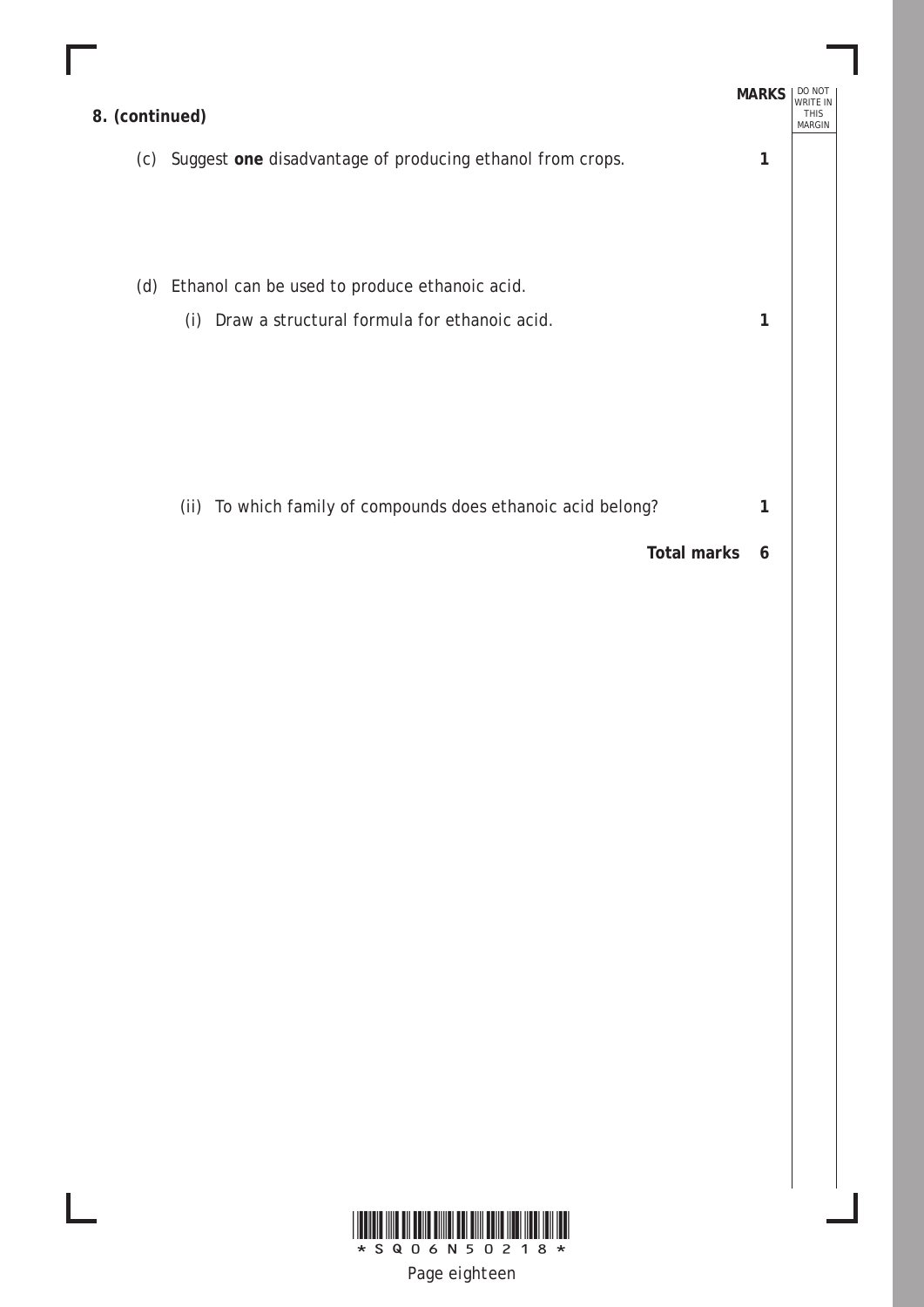- **9.** Alkanes burn, releasing energy.
	- (a) What name is given to any chemical reaction which releases energy?
	- (b) A student investigated the amount of energy released when an alkane burns using the apparatus shown.



The student recorded the following data.

| Mass of alkane burned           | 1 g                                                 |
|---------------------------------|-----------------------------------------------------|
| Volume of water                 | $200 \text{ cm}^3$                                  |
| Initial temperature of water    | $15^{\circ}$ C                                      |
| Final temperature of water      | $55^{\circ}$ C                                      |
| Specific heat capacity of water | 4.18 kJ kg <sup>-1</sup> $^{\circ}$ C <sup>-1</sup> |

 (i) Calculate the energy released, in kJ. *You may wish to use the data booklet to help you.* **Show your working clearly.**



**3**

**MARKS**<br>
WRITE IN

WRITE IN

MARGIN

**1**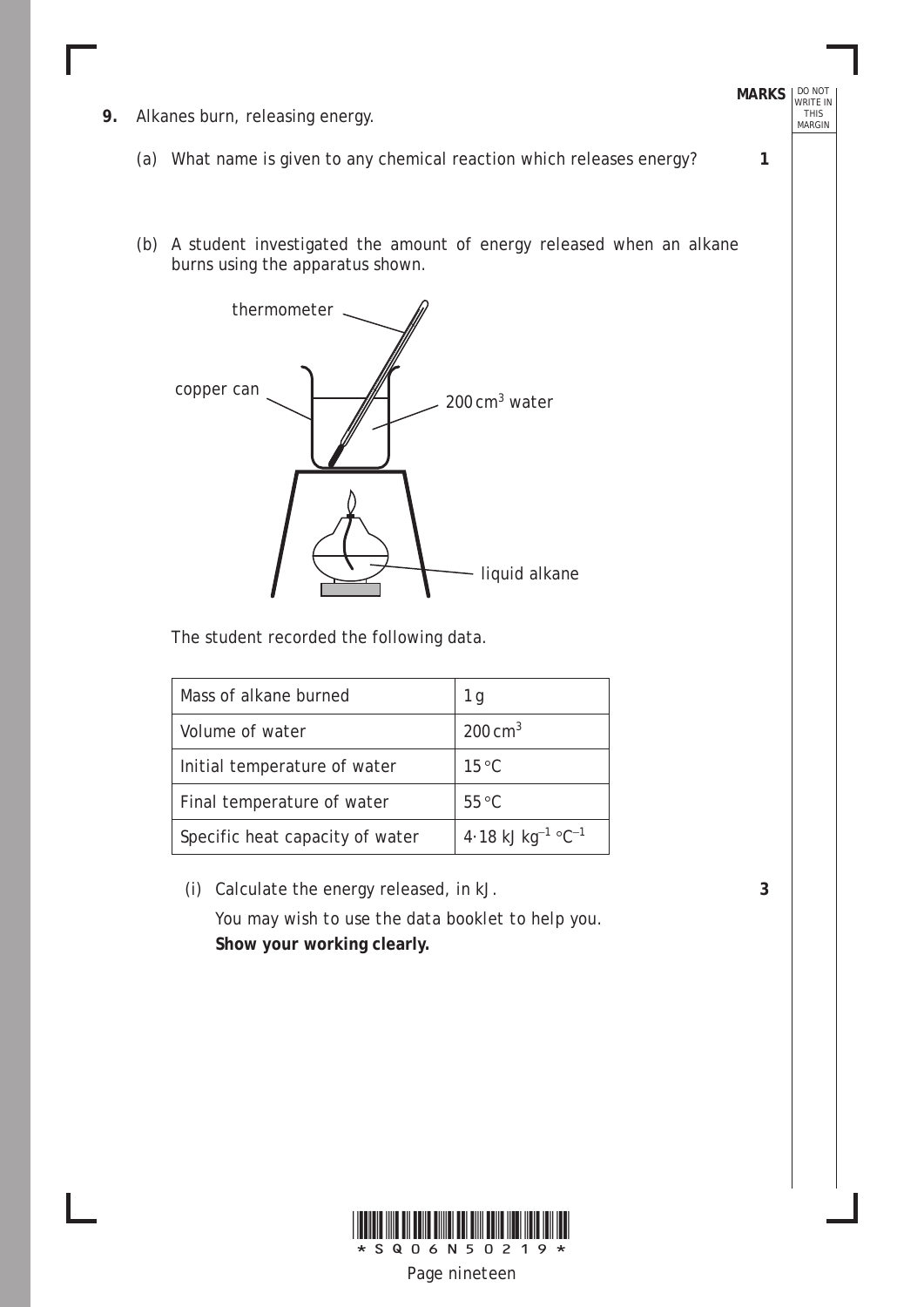| 9. (b) (continued) |                                      |                                                                                                                               |                     |
|--------------------|--------------------------------------|-------------------------------------------------------------------------------------------------------------------------------|---------------------|
|                    |                                      | (ii) Suggest one improvement to the student's investigation.                                                                  | 1                   |
|                    |                                      |                                                                                                                               |                     |
|                    |                                      |                                                                                                                               |                     |
|                    |                                      | (c) The table gives information about the amount of energy released when                                                      |                     |
|                    | one mole of some alkanes are burned. |                                                                                                                               |                     |
|                    | Name of alkane                       | Energy released when one mole<br>of alkane is burned (kJ)                                                                     |                     |
|                    | methane                              | 891                                                                                                                           |                     |
|                    | ethane                               | 1560                                                                                                                          |                     |
|                    | propane                              | 2220                                                                                                                          |                     |
|                    | butane                               | 2877                                                                                                                          |                     |
|                    |                                      | (i) Describe the relationship between the amount of energy released<br>and the number of carbon atoms in the alkane molecule. |                     |
|                    |                                      | (ii) Predict the amount of heat released, in kJ, when one mole of                                                             |                     |
|                    | pentane is burned.                   |                                                                                                                               |                     |
|                    |                                      | <b>Total marks</b>                                                                                                            |                     |
|                    |                                      |                                                                                                                               | 1                   |
|                    |                                      |                                                                                                                               |                     |
|                    |                                      |                                                                                                                               |                     |
|                    |                                      |                                                                                                                               | 1<br>$\overline{7}$ |



 $\mathbf{L}$ 

 $\overline{\phantom{a}}$ 

*Page twenty*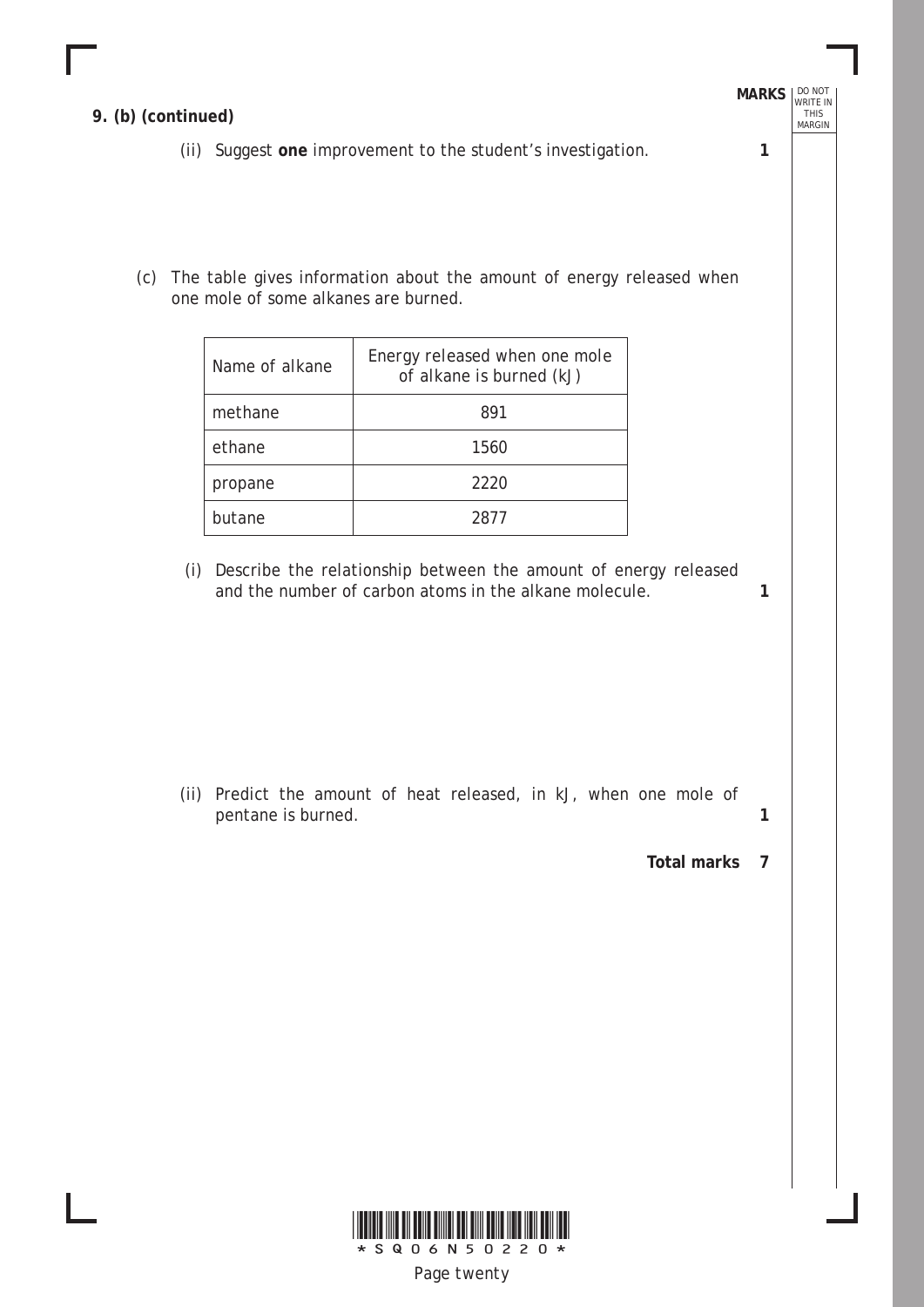#### **MARKS** NO NOT

**3**

THIS MARGIN

 **10.** The essential elements for plant growth are nitrogen, phosphorus and potassium.

A student was asked to prepare a dry sample of a compound which contained **two** of these elements.

The student was given access to laboratory equipment and the following chemicals.

| Chemical            | Formula            |
|---------------------|--------------------|
| ammonium hydroxide  | NH <sub>4</sub> OH |
| magnesium nitrate   | $Mg(NO_3)$         |
| nitric acid         | HNO <sub>3</sub>   |
| phosphoric acid     | $H_3PO_4$          |
| potassium carbonate | $K_2CO_3$          |
| potassium hydroxide | кон                |
| sodium hydroxide    | NaOH               |
| sulfuric acid       | $H_2SO_4$          |
| water               | H <sub>2</sub> O   |

Using your knowledge of chemistry, comment on how the student could prepare their dry sample.

*You may wish to use the data booklet to help you.*



*Page twenty-one*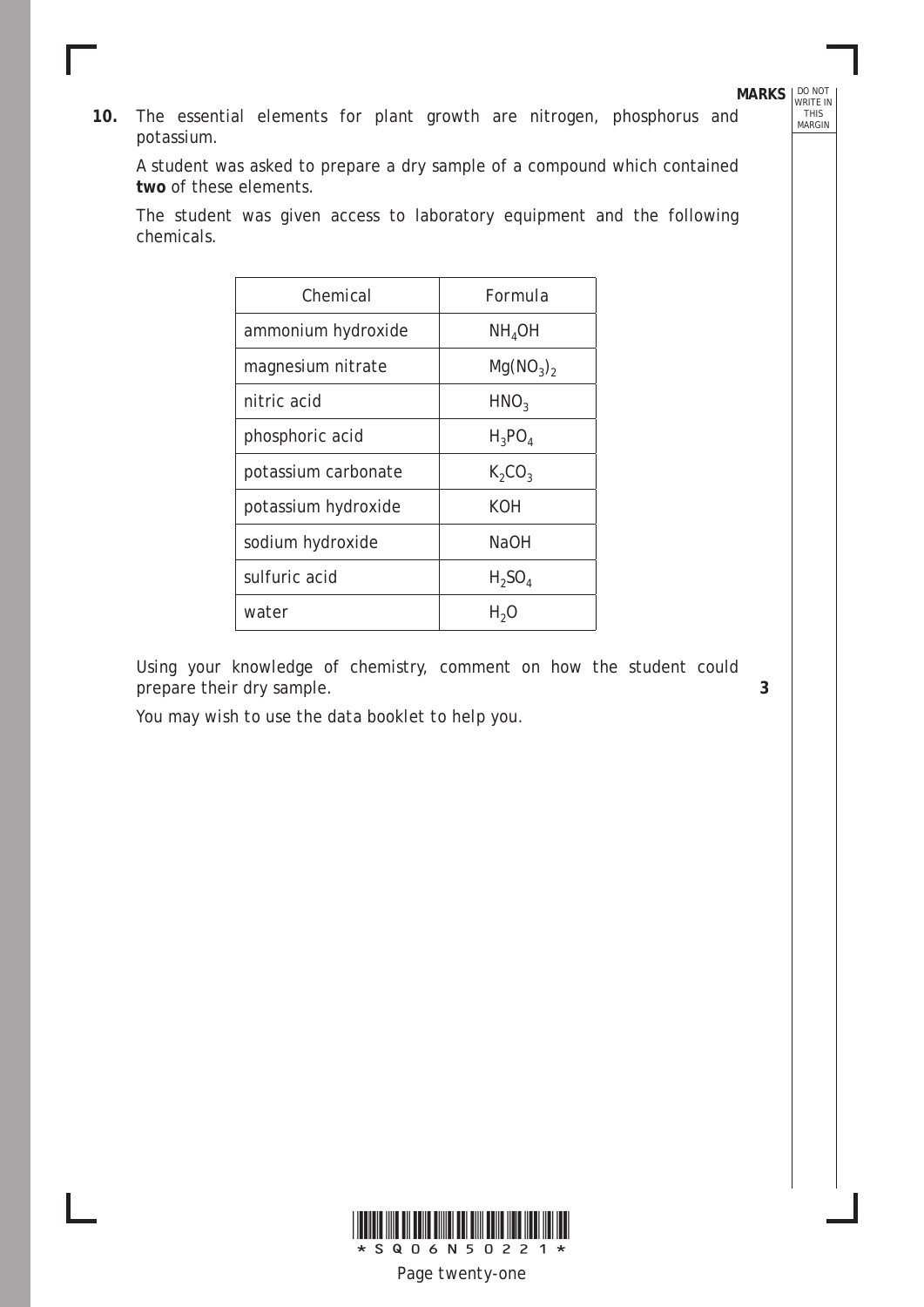



*Page twenty-two*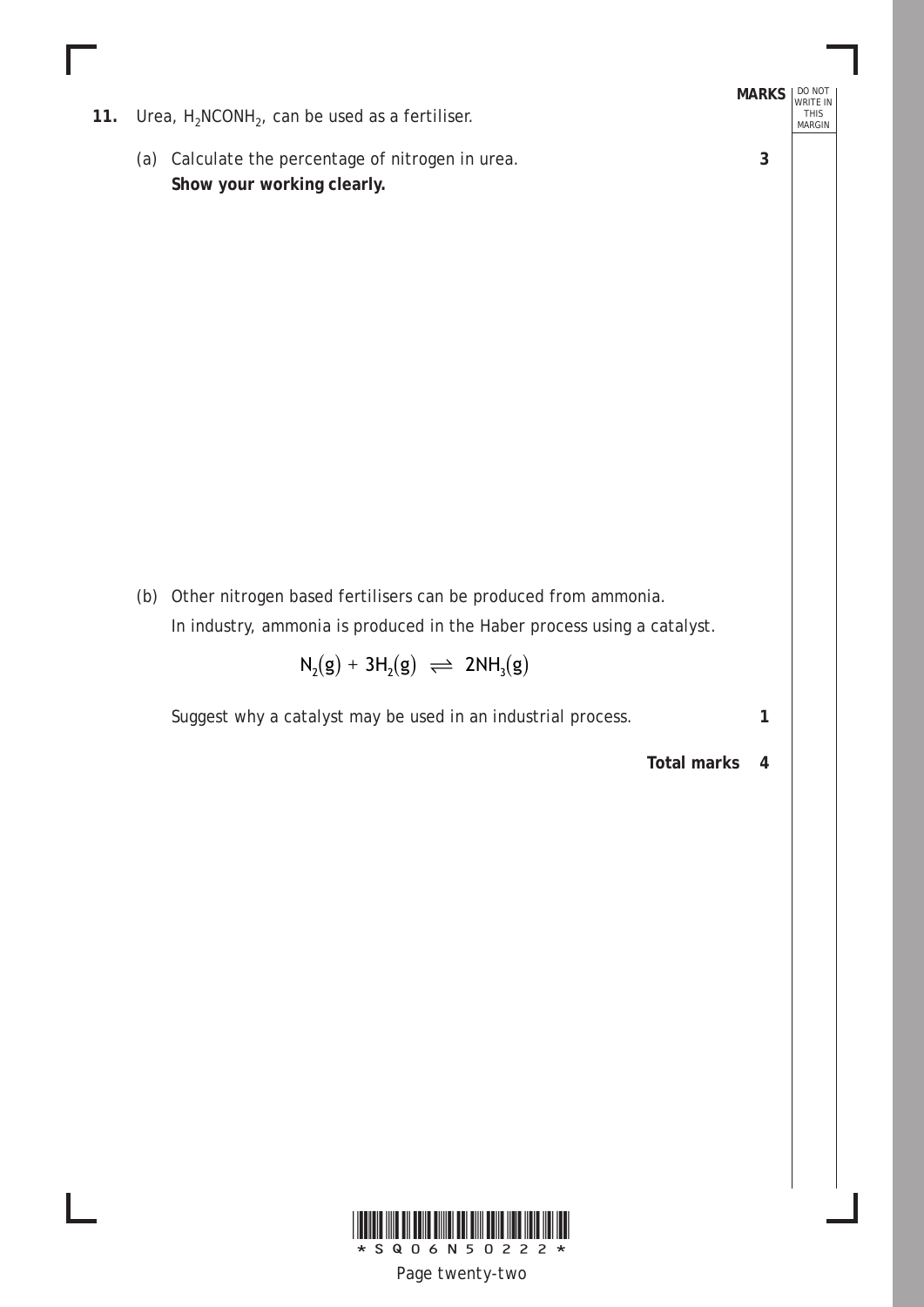



*Page twenty-three*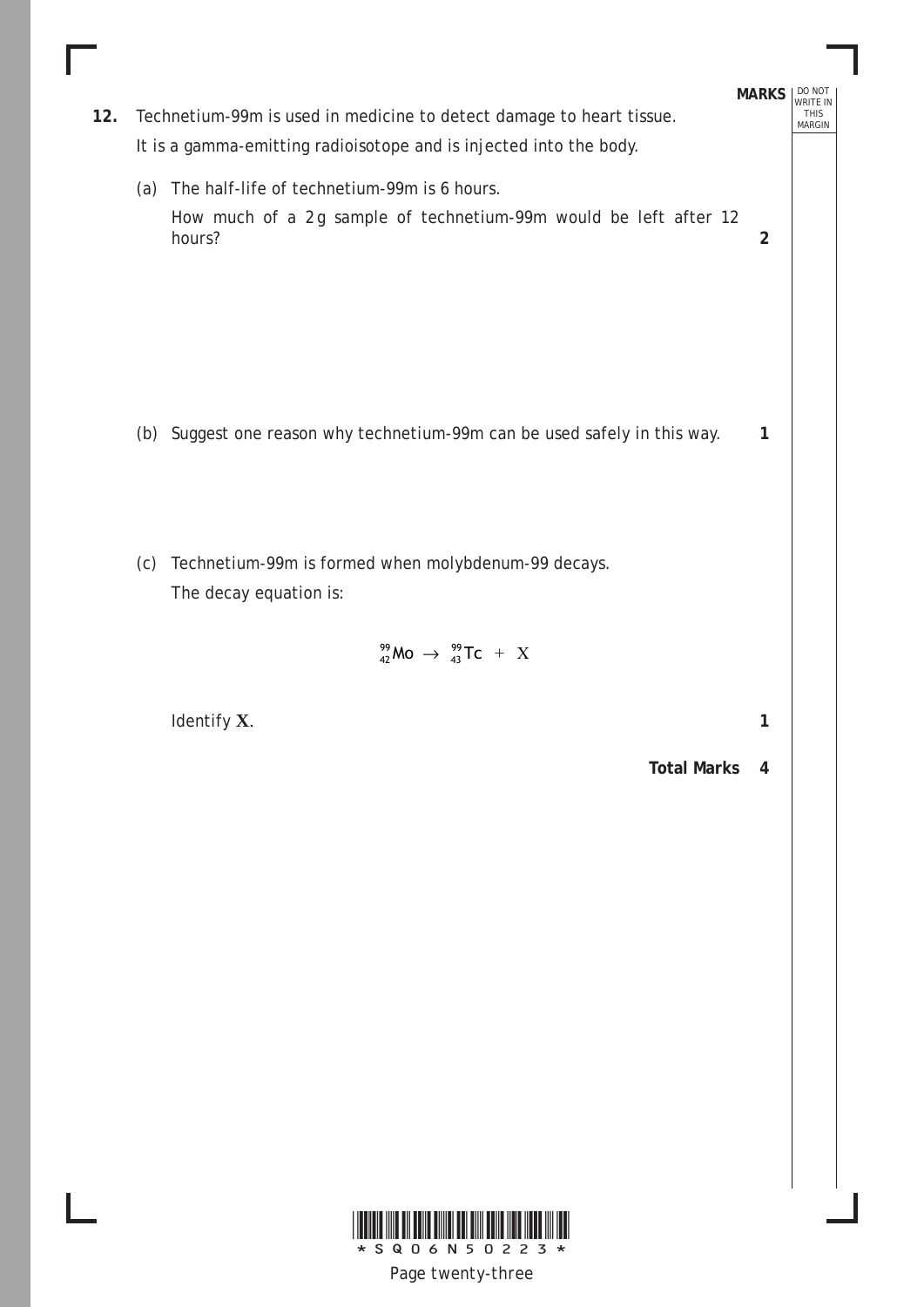**MARKS** NO NOT THIS MARGIN **13.** The concentration of chloride ions in water affects the ability of some plants to grow. A student investigated the concentration of chloride ions in the water at various points along the river Tay. The concentration of chloride ions in water can be determined by reacting the chloride ions with silver ions.  $Ag^+(aq)$  +  $Cl^-(aq)$   $\rightarrow$  AgCI(s) A 20 cm<sup>3</sup> water sample gave a precipitate of silver chloride with a mass of  $1.435$  g. (a) Calculate the number of moles of silver chloride, AgCl, present in this sample. **Show your working clearly.** (b) Using your answer to part (a), calculate the concentration, in moll<sup>-1</sup>, of chloride ions in this sample. **Show your working clearly. Total marks 2 2 4 [END OF SPECIMEN QUESTION PAPER]**



*Page twenty-four*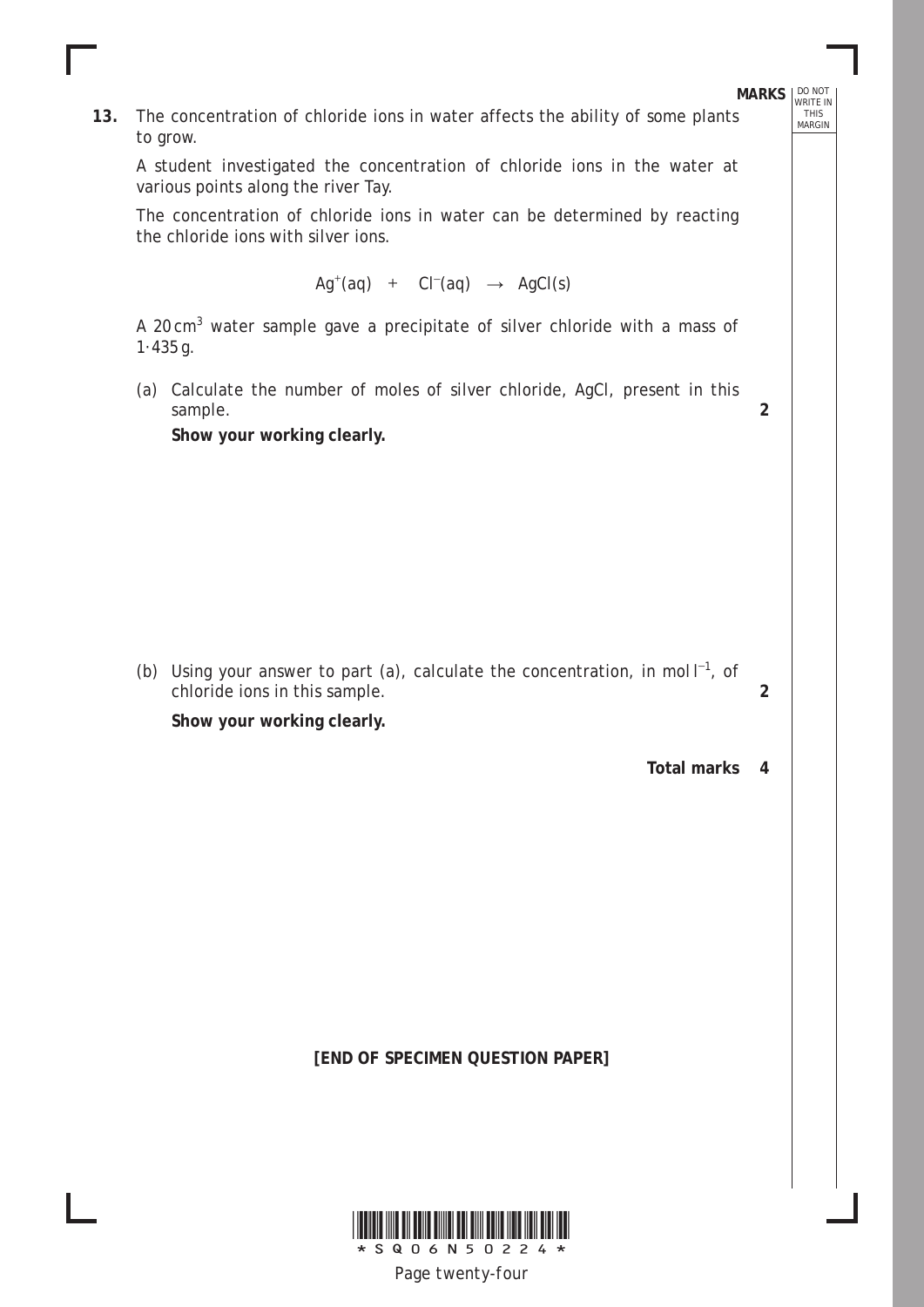#### **ADDITIONAL SPACE FOR ROUGH WORKING AND ANSWERS**

**MARKS**<br>
WRITE IN

WRITE IN

MARGIN



*Page twenty-five*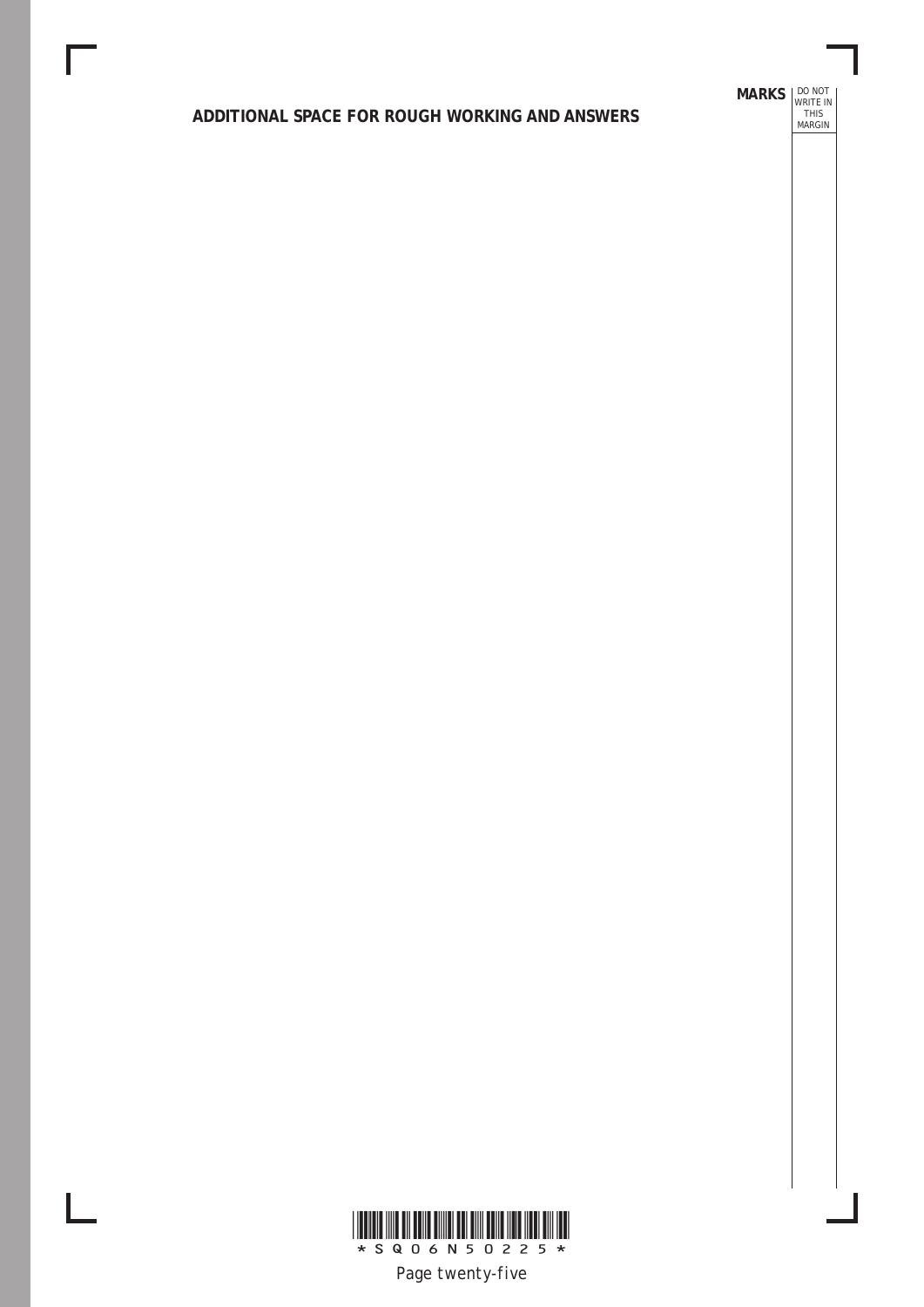| ADDITIONAL SPACE FOR ROUGH WORKING AND ANSWERS |
|------------------------------------------------|
|------------------------------------------------|

**MARKS**<br>
WRITE IN

WRITE IN

MARGIN



*Page twenty-six*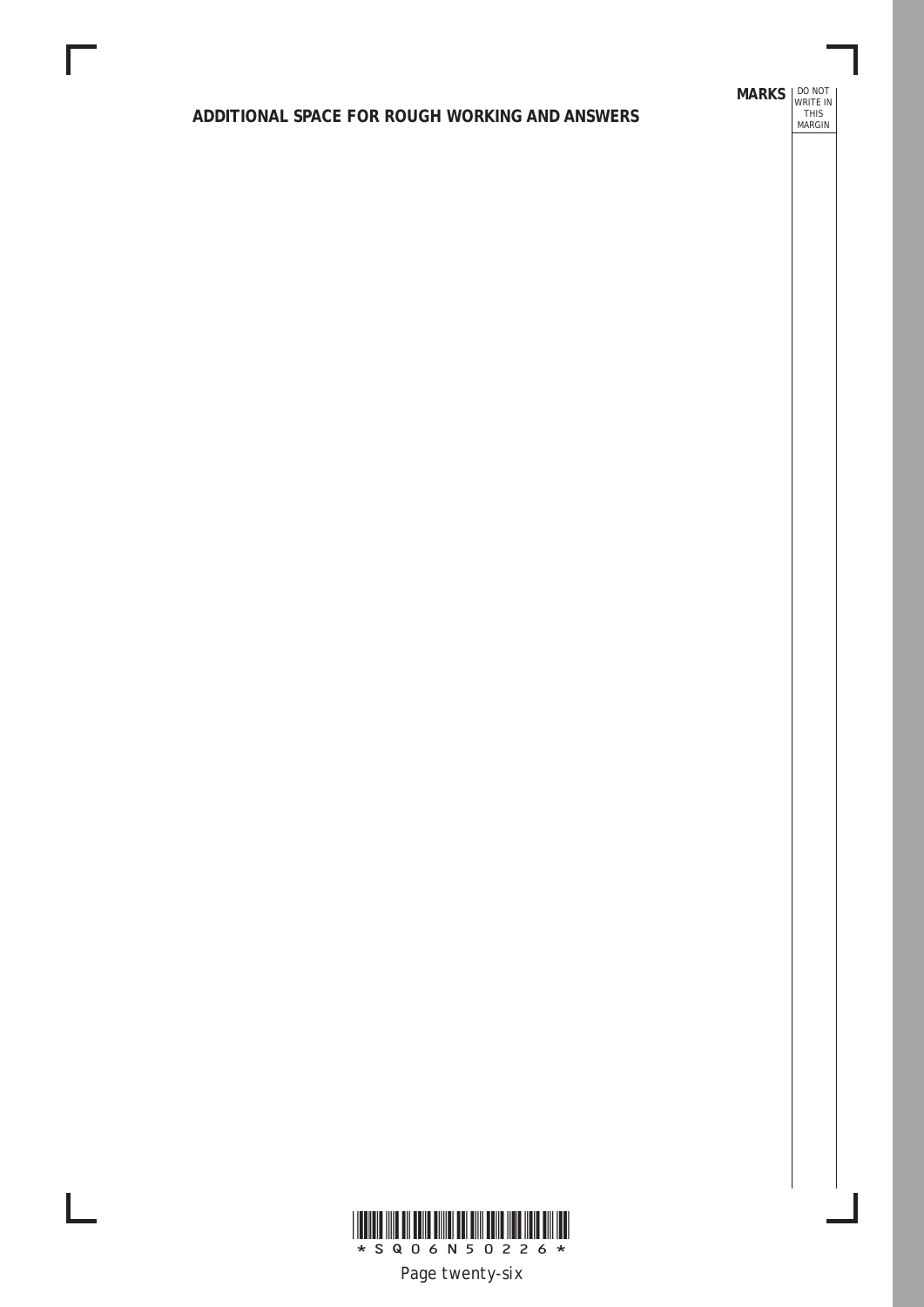

#### **ADDITIONAL SPACE FOR ANSWERS**

**MARKS** NO NOT THIS MARGIN

Additional graph paper for Question 3 (b) (i)





*Page twenty-seven*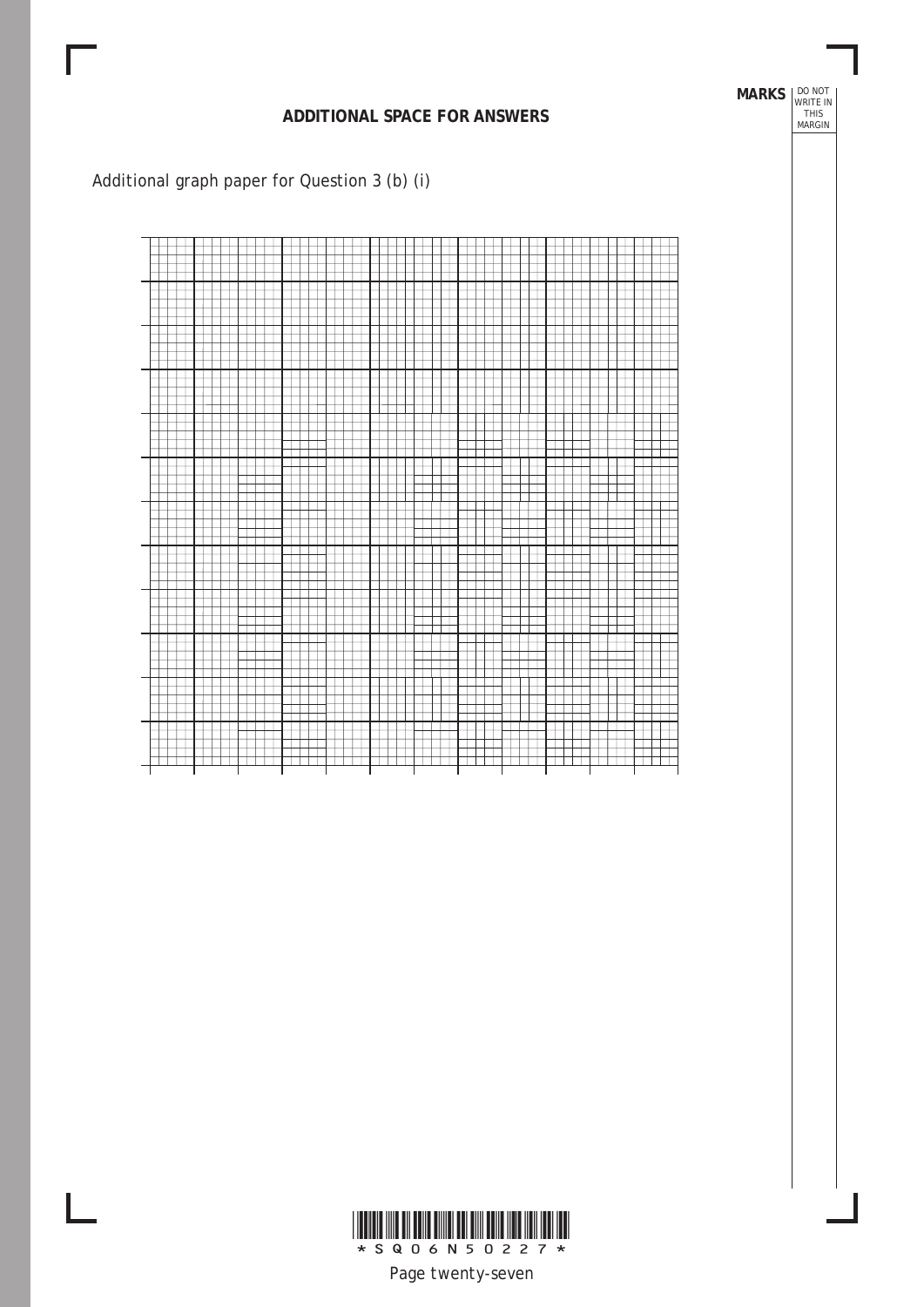

**National** Qualifications SPECIMEN ONLY

**SQ06/N5/01 Chemistry**

## Marking Instructions

These Marking Instructions have been provided to show how SQA would mark this Specimen Question Paper.

The information in this publication may be reproduced to support SQA qualifications only on a non-commercial basis. If it is to be used for any other purpose, written permission must be obtained from SQA's Marketing team on marketing@sqa.org.uk.

Where the publication includes materials from sources other than SQA (ie secondary copyright), this material should only be reproduced for the purposes of examination or assessment. If it needs to be reproduced for any other purpose it is the user's responsibility to obtain the necessary copyright clearance.

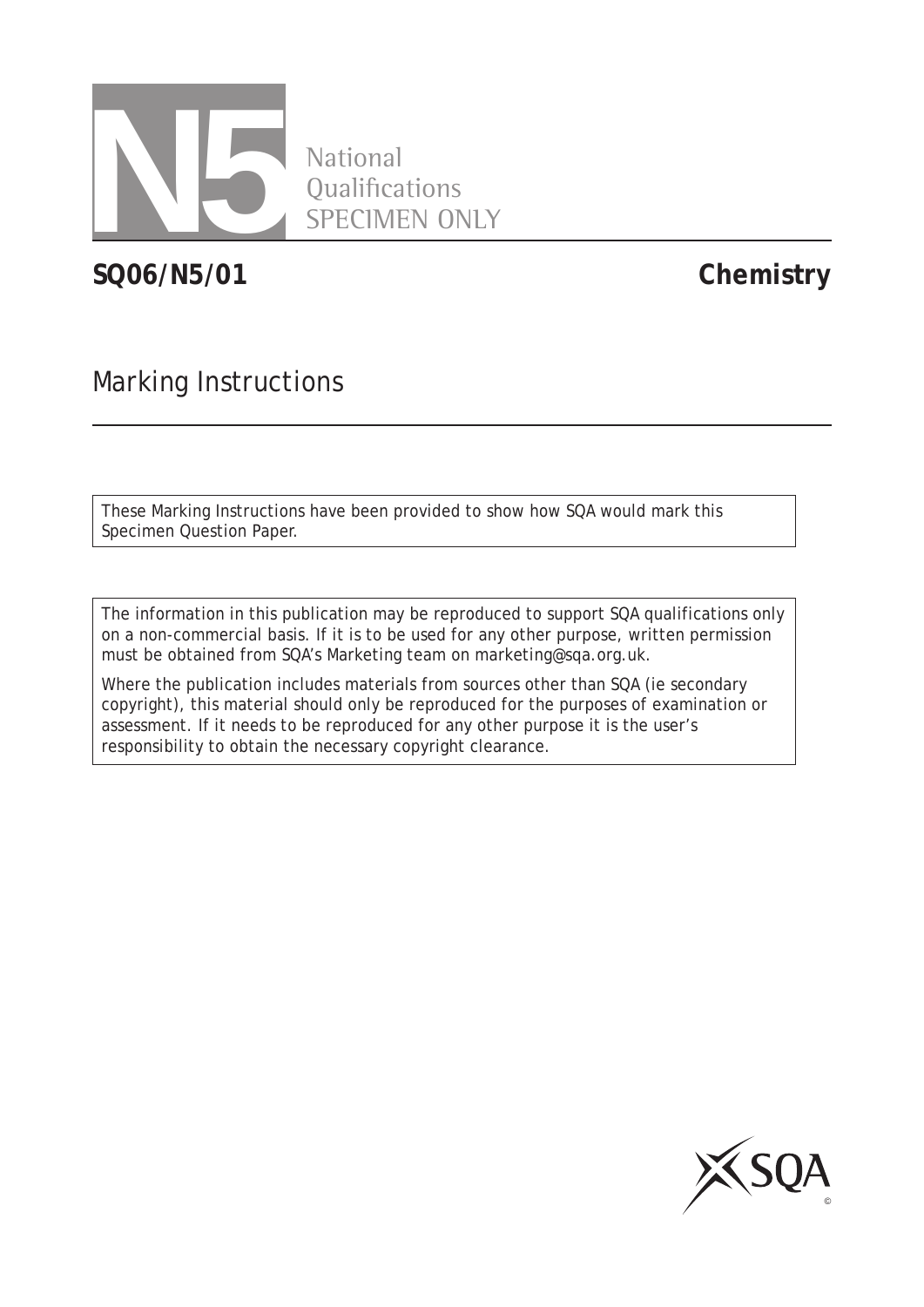#### **Part One: General Marking Principles for National 5 Chemistry**

*This information is provided to help you understand the general principles you must apply when marking candidate responses to questions in this Paper. These principles must be read in conjunction with the specific Marking Instructions for each question. The marking schemes are written to assist in determining the 'minimal acceptable answer' rather than listing every possible correct and incorrect answer.* 

- **(a)** Marks for each candidate response must always be assigned in line with these General Marking Principles and the specific Marking Instructions for the relevant question.
- **(b)** Marking should always be positive, ie marks should be awarded for what is correct and not deducted for errors or omissions.
- **(c)** There are no half marks awarded.
- **(d)** Where a candidate makes an error at an early stage in a multi-stage calculation, credit should normally be given for correct follow-on working in subsequent stages, unless the error significantly reduces the complexity of the remaining stages. The same principle should be applied in questions which require several stages of nonmathematical reasoning.
- **(e)** Unless a numerical question specifically requires evidence of working to be shown, full marks should be awarded for a correct final answer (including unit) on its own.
- **(f)** Where a wrong answer (for which no credit has been given) is carried forward to another step, credit will be given provided the end result is used correctly.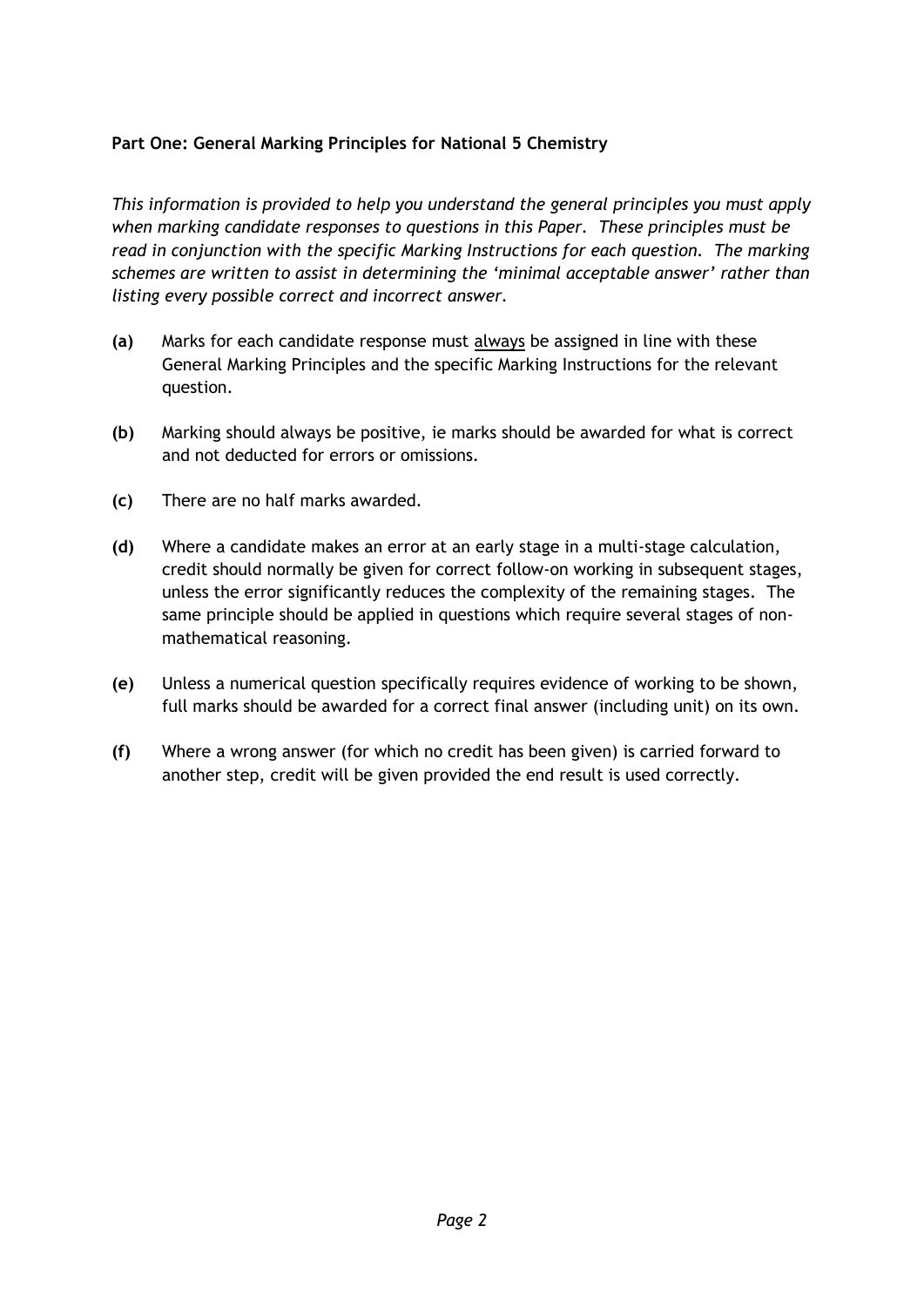#### **Part Two: Marking Instructions for each question**

#### **Section 1**

|              | Question   Response     | Mark         |
|--------------|-------------------------|--------------|
| 1            | $\mathsf C$             | 1            |
| $\mathbf{2}$ | B                       | $\mathbf{1}$ |
| 3            | A                       | 1            |
| 4            | B                       | 1            |
| 5            | A                       | 1            |
| 6            | D                       | $\mathbf{1}$ |
| 7            | A                       | 1            |
| 8            | $\mathsf C$             | $\mathbf{1}$ |
| 9            | $\mathsf C$             | $\mathbf{1}$ |
| 10           | $\overline{\mathsf{A}}$ | $\mathbf{1}$ |
| 11           | D                       | 1            |
| 12           | $\mathsf C$             | $\mathbf{1}$ |
| 13           | B                       | 1            |
| 14           | A                       | $\mathbf{1}$ |
| 15           | $\mathsf{C}$            | $\mathbf{1}$ |
| 16           | $\mathsf C$             | 1            |
| 17           | D                       | 1            |
| 18           | D                       | 1            |
| 19           | A                       | 1            |
| 20           | B                       | 1            |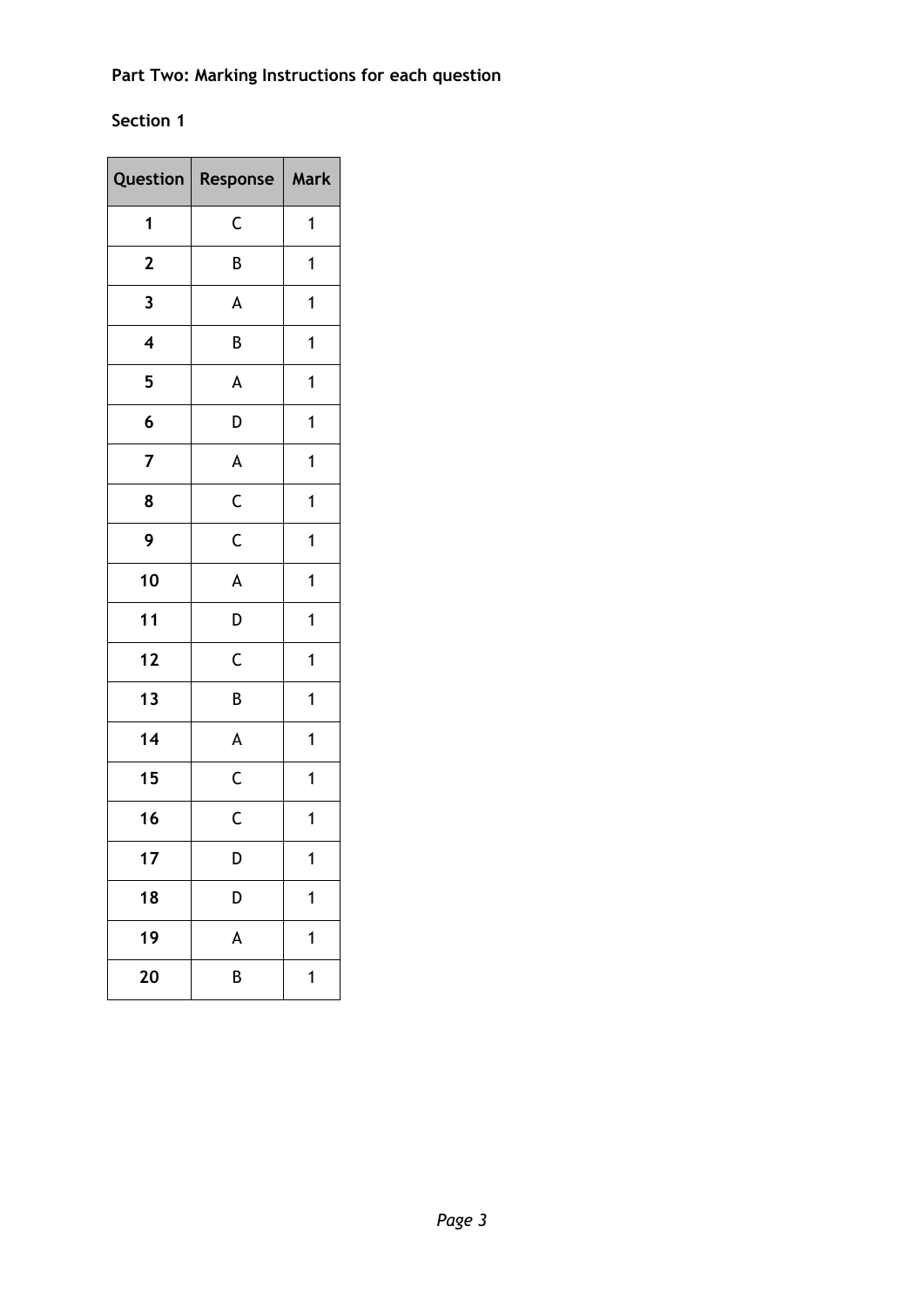#### **Section 2**

|                | Question     | <b>Expected response</b>                                                                                                                                           | <b>Max</b><br>mark | <b>Additional guidance</b>                                                                                      |
|----------------|--------------|--------------------------------------------------------------------------------------------------------------------------------------------------------------------|--------------------|-----------------------------------------------------------------------------------------------------------------|
| 1              | a            | 86-88 seconds                                                                                                                                                      | 1                  |                                                                                                                 |
| 1              | b            | $= 1.5$ no units required<br>$30 - 0$<br>20<br>1.5 on its own = 2 marks                                                                                            | $2^{\circ}$        | Correct method but incorrect<br>$arithmetic = 1 mark$<br>Incorrect values used but method<br>$correct = 1 mark$ |
| 1              | C            | Less reactants<br>or<br>concentration of reactants decreases<br>or<br>reactants are used up<br>or<br>less chance of particles colliding<br>or<br>equivalent answer | $\mathbf{1}$       |                                                                                                                 |
| $\overline{2}$ | a            | Atoms with same atomic<br>number/number of protons/positive<br>particles<br>and<br>different mass number/number of<br>neutrons                                     | $\mathbf{1}$       |                                                                                                                 |
| $\overline{2}$ | b            | Protons $=$ 35<br>Neutrons = $44$                                                                                                                                  | $\mathbf{1}$       | <b>Both required</b>                                                                                            |
| $\overline{2}$ | $\mathsf{C}$ | $(79 \times 55)$ + $(81 \times 45)$ / 100 = 79.9<br>79.9 on its own<br>80 with working                                                                             | $2^{\circ}$        | correct substitution of mass and<br>$percentage = 1 mark$<br>80 on its own $=$ 0 marks                          |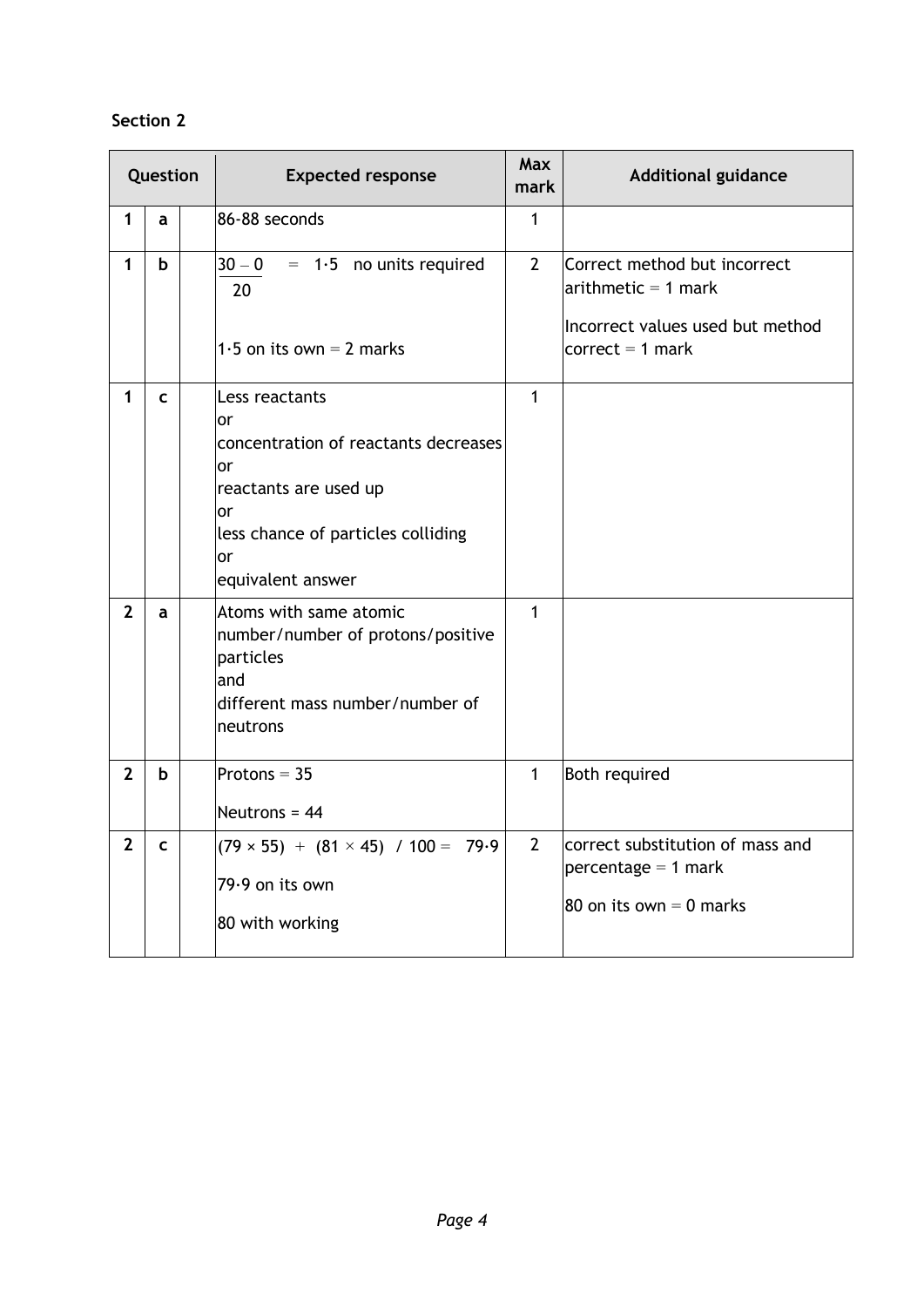|              | Question |    | <b>Expected response</b>                                                                                                                                                                                                                                                                                                                                                                                                                                                                                                                                                                                      | <b>Max</b><br>mark | <b>Additional guidance</b>                                                                                                                                                                                                                                                                                                                                                                                                                                                                                                                                                                                                                                                                                                                                                                                                                                                                        |
|--------------|----------|----|---------------------------------------------------------------------------------------------------------------------------------------------------------------------------------------------------------------------------------------------------------------------------------------------------------------------------------------------------------------------------------------------------------------------------------------------------------------------------------------------------------------------------------------------------------------------------------------------------------------|--------------------|---------------------------------------------------------------------------------------------------------------------------------------------------------------------------------------------------------------------------------------------------------------------------------------------------------------------------------------------------------------------------------------------------------------------------------------------------------------------------------------------------------------------------------------------------------------------------------------------------------------------------------------------------------------------------------------------------------------------------------------------------------------------------------------------------------------------------------------------------------------------------------------------------|
| $\mathbf{2}$ | d        |    | 3 marks: The maximum available<br>mark would be awarded to a<br>student who has demonstrated a<br>good understanding of the chemistry<br>involved. The student shows a good<br>comprehension of the chemistry of<br>the situation and has provided a<br>logically correct answer to the<br>question posed. This type of<br>response might include a statement<br>of the principles involved, a<br>relationship or an equation, and the<br>application of these to respond to<br>the problem. This does not mean<br>the answer has to be what might be<br>termed an "excellent" answer or a<br>"complete" one. | 3                  | 2 marks: The student has<br>demonstrated a reasonable<br>understanding of the chemistry<br>involved. The student makes some<br>statement(s) which is/are relevant<br>to the situation, showing that the<br>problem is understood.<br>1 mark: The student has<br>demonstrated a limited<br>understanding of the chemistry<br>involved. The candidate has made<br>some statement(s) which is/are<br>relevant to the situation, showing<br>that at least a little of the<br>chemistry within the problem is<br>understood.<br><b>0 mark:</b> the student has<br>demonstrated no understanding of<br>the chemistry involved. There is no<br>evidence that the student has<br>recognised the area of chemistry<br>involved or has given any statement<br>of relevant chemistry principle.<br>This mark would also be given if the<br>candidate merely restates the<br>chemistry given in the question. |
| 3            | a        |    | Higher                                                                                                                                                                                                                                                                                                                                                                                                                                                                                                                                                                                                        | 1                  |                                                                                                                                                                                                                                                                                                                                                                                                                                                                                                                                                                                                                                                                                                                                                                                                                                                                                                   |
| 3            | b        | i  | Both axes labels with units 1 mark<br><b>Both scales</b><br>1 mark<br>Graph drawn accurately<br>1 mark<br>Allow $\frac{1}{2}$ box tolerance and one<br>plotting error                                                                                                                                                                                                                                                                                                                                                                                                                                         | 3                  | Bar graph max 2 marks<br>Max 2 marks if less than half graph<br>paper is used in either axis                                                                                                                                                                                                                                                                                                                                                                                                                                                                                                                                                                                                                                                                                                                                                                                                      |
| 3            | b        | ii | Value must match candidate's graph<br>If no graph drawn $16 \pm 1$                                                                                                                                                                                                                                                                                                                                                                                                                                                                                                                                            | $\mathbf 1$        |                                                                                                                                                                                                                                                                                                                                                                                                                                                                                                                                                                                                                                                                                                                                                                                                                                                                                                   |
| 4            | a        | i  | $Li_2CO_3 + 2HCl \rightarrow 2$ LiCl + CO <sub>2</sub> + H <sub>2</sub> O<br>Or correct multiples                                                                                                                                                                                                                                                                                                                                                                                                                                                                                                             | $\mathbf 1$        |                                                                                                                                                                                                                                                                                                                                                                                                                                                                                                                                                                                                                                                                                                                                                                                                                                                                                                   |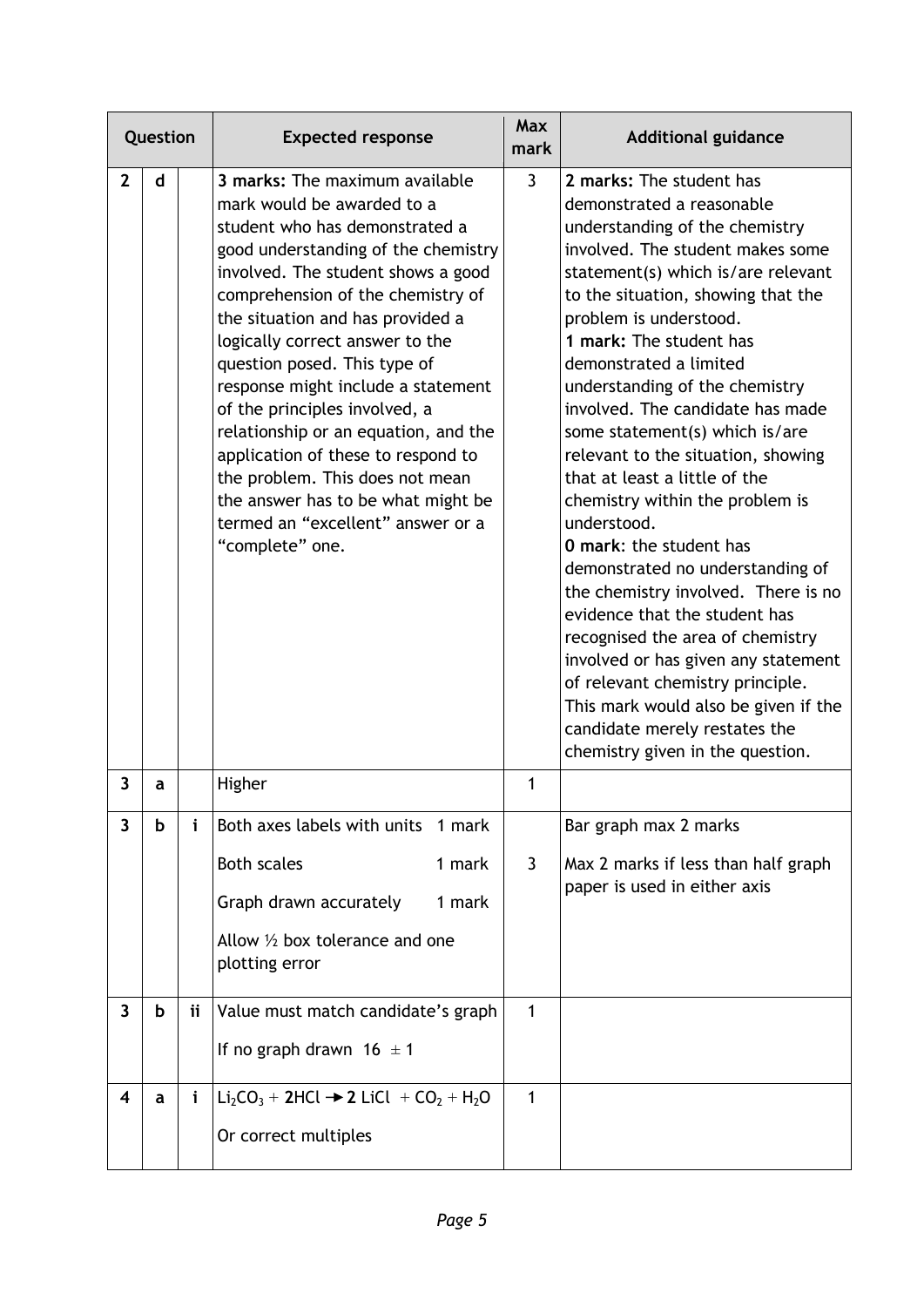| Question                |             |              | <b>Expected response</b>                                                                                                                                                                                         |         | <b>Max</b><br>mark | <b>Additional guidance</b>    |
|-------------------------|-------------|--------------|------------------------------------------------------------------------------------------------------------------------------------------------------------------------------------------------------------------|---------|--------------------|-------------------------------|
| 4                       | a           | <b>ii</b>    | Li Cl formula/words/circled<br>/highlighted in equation                                                                                                                                                          |         | 1                  |                               |
| $\overline{\mathbf{4}}$ | $\mathbf b$ | $\mathbf{i}$ | $1/100 = 0.01$                                                                                                                                                                                                   | 1 mark  | $\overline{3}$     | Any other correct method.     |
|                         |             |              | 1:1 ratio                                                                                                                                                                                                        | 1 mark  |                    |                               |
|                         |             |              | $0.01 \times 44 = 0.44$                                                                                                                                                                                          | 1 mark  |                    |                               |
|                         |             |              | Units not required                                                                                                                                                                                               |         |                    |                               |
|                         |             |              | 1 mole gives 1 mole                                                                                                                                                                                              | 1 mark  |                    |                               |
|                         |             |              | 100 g gives $44$ g                                                                                                                                                                                               | 1 mark  |                    |                               |
|                         |             |              | 1 g gives $44/100 = 0.44$                                                                                                                                                                                        | 1 mark  |                    |                               |
|                         |             |              | $0.44$ on its own                                                                                                                                                                                                | 3 marks |                    |                               |
| $\overline{\mathbf{4}}$ | $\mathbf b$ | ii.          | Method <b>B</b>                                                                                                                                                                                                  | 1 mark  | $2^{\circ}$        | 1 mark for each part          |
|                         |             |              | Gas is lost in method A before<br>starting mass taken<br>or<br>gas is lost before all acid is added<br>or<br>no total mass of all reactants at the<br>start of experiment<br>or<br>equivalent response<br>1 mark |         |                    |                               |
| 5                       | а           |              | $\mathsf{Al}^{3+}(\mathsf{OH}^-)_3$                                                                                                                                                                              |         | $\mathbf{1}$       | Charges of ions must be given |
| 5                       | b           | i            | $16 \times 0.7 = 11.2$                                                                                                                                                                                           |         | 1                  |                               |
| 5                       | b           | ii.          | Named active ingredient with<br>appropriate reason. eg<br>magnesium hydroxide $-$<br>cheapest/doesn't fizz<br>aluminium hydroxide - need<br>to take least amount                                                 |         | $\mathbf{1}$       |                               |
| 6                       | a           |              | Any value above 7                                                                                                                                                                                                |         | $\mathbf{1}$       |                               |
| 6                       | b           |              | ethene                                                                                                                                                                                                           |         | $\mathbf{1}$       |                               |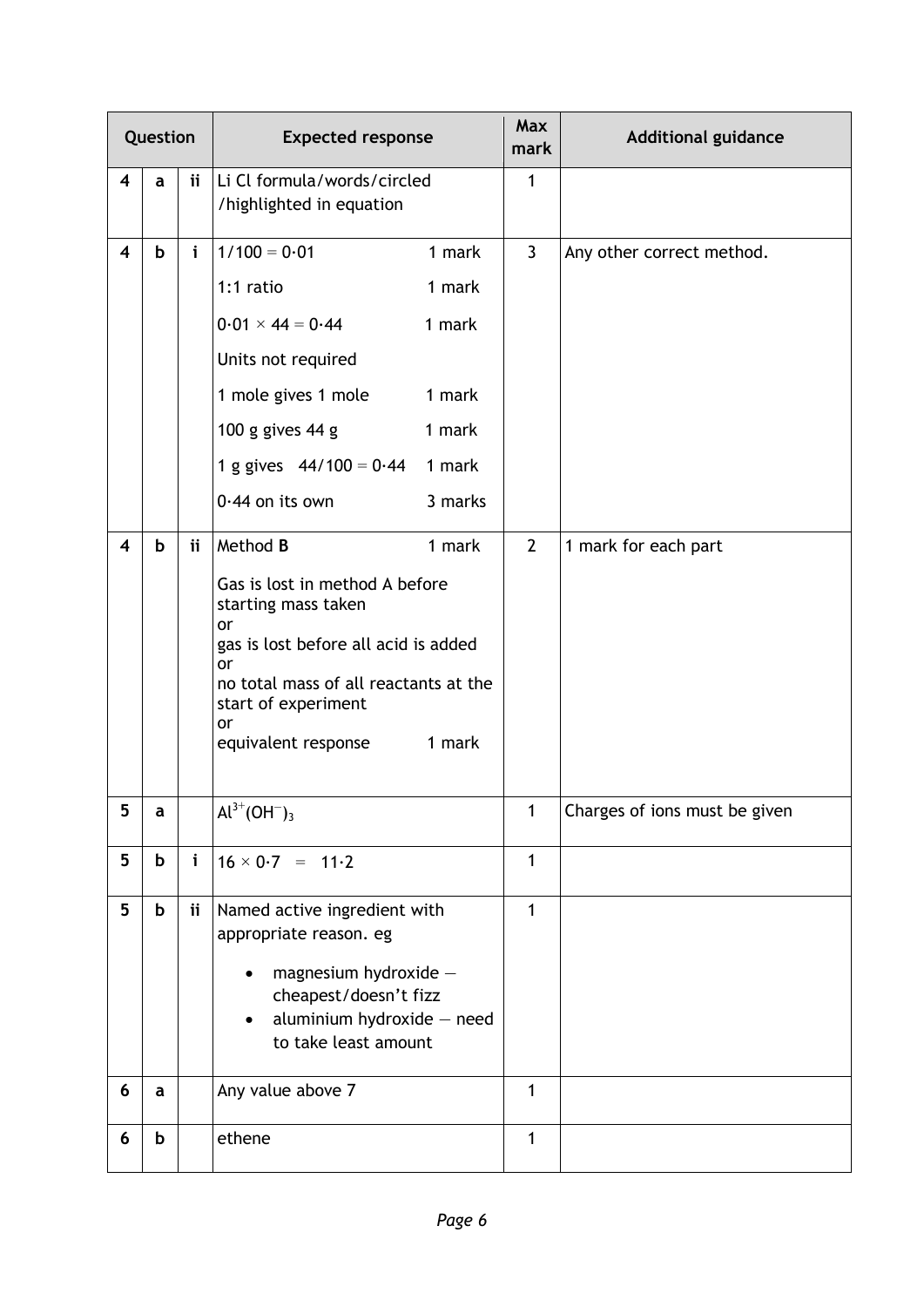| Question       |              |              | <b>Expected response</b>                                                                                                                                                                                                                                      |              | <b>Additional guidance</b>                         |  |
|----------------|--------------|--------------|---------------------------------------------------------------------------------------------------------------------------------------------------------------------------------------------------------------------------------------------------------------|--------------|----------------------------------------------------|--|
| 6              | $\mathsf{C}$ |              | Ascorbic acid<br><b>or</b><br>Vitamin C<br><b>or</b><br>benzoic acid                                                                                                                                                                                          | 1            |                                                    |  |
| 7              | a            |              | Group/family/chemicals with<br>same general formula<br>and<br>same/similar (chemical)properties                                                                                                                                                               | $\mathbf{1}$ | Both parts required for 1 mark                     |  |
| $\overline{7}$ | b            | i            | Diagram showing carbon with four<br>hydrogen atoms: each of the four<br>overlap areas must have two<br>electrons in or on overlap area<br>(cross, dot, petal diagram) Does<br>not need to show tetrahedral shape.<br>eg<br>н<br>H<br>H (<br>н<br>Н :<br>C : H | $\mathbf{1}$ |                                                    |  |
| $\overline{7}$ | b            | ii.          | Weak bond attraction between<br>molecules<br>or<br>Weak intermolecular attractions                                                                                                                                                                            | 1            | Do not accept - Weak bonds/ weak<br>covalent bonds |  |
| 8              | a            |              | $O-H$<br>or<br>Name of functional group<br>or<br>OH written beside question and not<br>circled                                                                                                                                                                |              |                                                    |  |
| 8              | b            | $\mathbf{i}$ | addition<br><b>or</b><br>hydration                                                                                                                                                                                                                            | 1            | Do not accept addition<br>polymerisation           |  |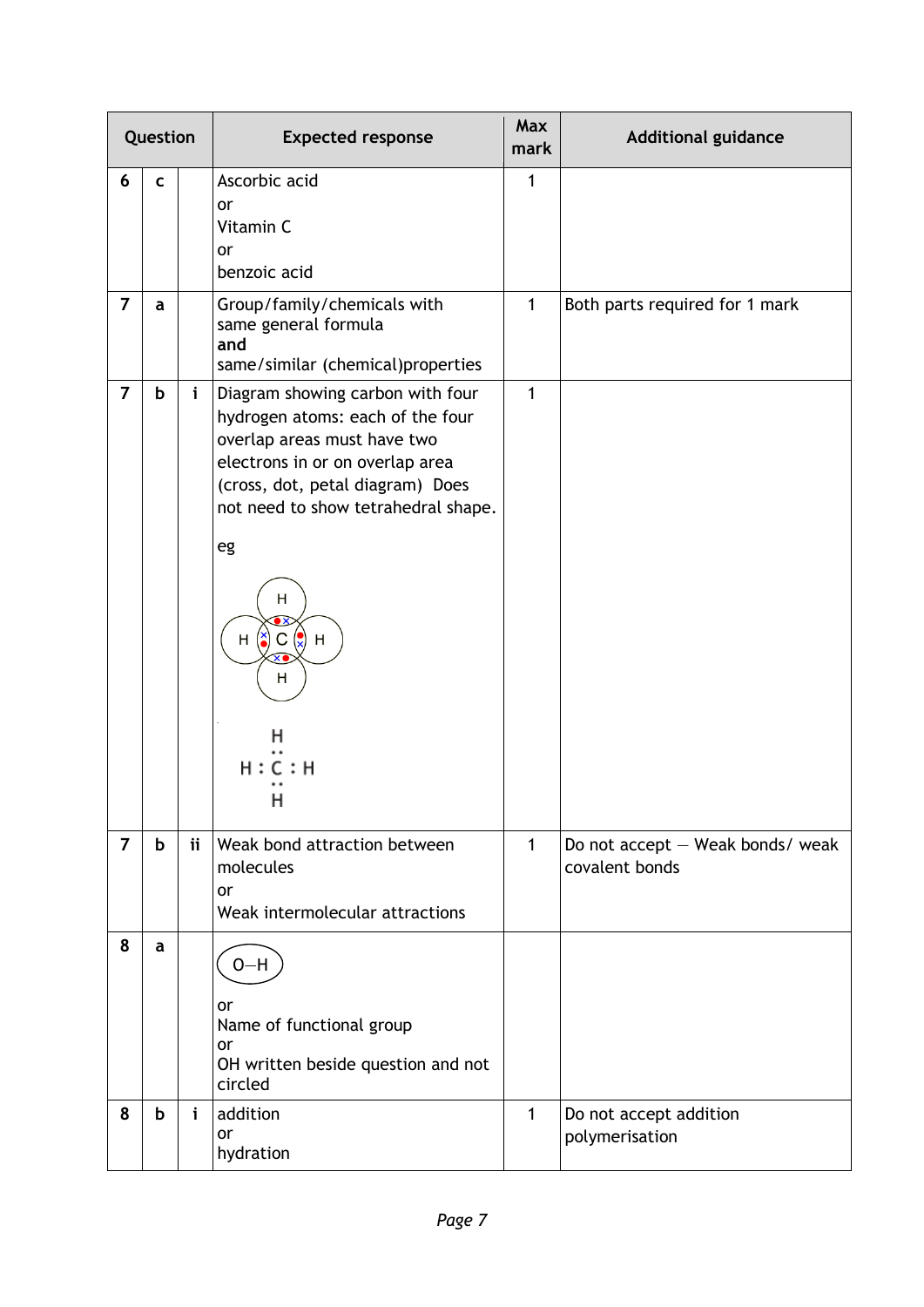| Question |                                                                                                                                                                                                                                                             |     | <b>Expected response</b>                                                                           |                              | <b>Additional guidance</b> |
|----------|-------------------------------------------------------------------------------------------------------------------------------------------------------------------------------------------------------------------------------------------------------------|-----|----------------------------------------------------------------------------------------------------|------------------------------|----------------------------|
| 8        | b                                                                                                                                                                                                                                                           | ii. | Correct shortened/full structural<br>formula for<br>3-methylbutan-1-ol<br>or<br>3-methylbutan-2-ol |                              |                            |
| 8        | A lot of land used for crops to make<br>C<br>ethanol and not feed people<br>or<br>just as harmful to the environment<br>as gasoline<br>or<br>low yield<br>or<br>deforestation                                                                               |     | $\mathbf 1$                                                                                        |                              |                            |
| 8        | d<br>i<br>Correct shortened<br><sub>or</sub><br>full structural formula for ethanoic<br>acid<br>or<br>Correct mixture of full and<br>shortened formula                                                                                                      |     | 1                                                                                                  |                              |                            |
| 8        | $\mathsf{d}$<br>ii<br>Carboxylic acid / alkanoic acid                                                                                                                                                                                                       |     |                                                                                                    | Do not accept - acid         |                            |
| 9        | Exothermic<br>a                                                                                                                                                                                                                                             |     |                                                                                                    | Do not accept - combustion   |                            |
| 9        | 33.44 on its own = 3 marks<br>$\mathbf{i}$<br>b<br>$E_{H} = cm\Delta T = 418 \times 0.2 \times 40 = 33.44$<br>and using concept $cm\Delta T$ with<br>$c = 4.18$<br>1 mark<br>using data correctly ie<br>$0.2$ and 40 °C<br>1 mark<br>final answer<br>1 mark |     | 3                                                                                                  | 33.4 or 33 would be accepted |                            |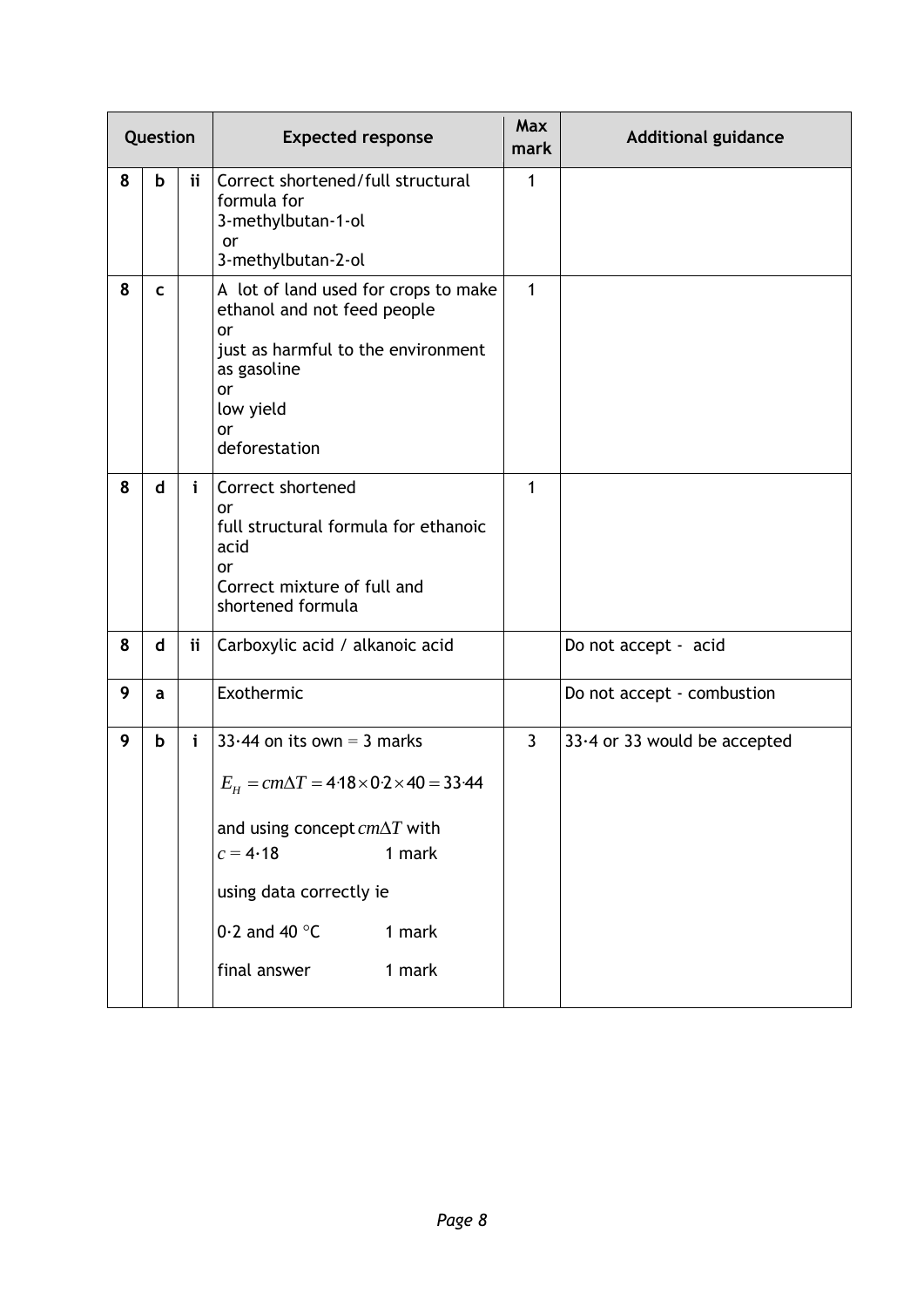| Question                                    |              |           | <b>Expected response</b>                                                                                                                                                                                                                                    | <b>Max</b><br>mark | <b>Additional guidance</b>                                                                                                                                  |
|---------------------------------------------|--------------|-----------|-------------------------------------------------------------------------------------------------------------------------------------------------------------------------------------------------------------------------------------------------------------|--------------------|-------------------------------------------------------------------------------------------------------------------------------------------------------------|
| 9                                           | b            | <b>ii</b> | Any one from:<br>heat insulation<br>repeat to get average<br>move burner nearer to can<br>remove tripod and clamp can<br>stir water<br>thermometer not touching copper<br>can<br>use clay triangle on tripod<br>or any reasonable answer                    | $\mathbf{1}$       | One answer                                                                                                                                                  |
| 9                                           | $\mathsf{C}$ | i.        | As the number of carbons increases<br>the energy released increases<br>or<br>As the number of carbons decreases<br>the energy released decreases<br>or<br>$\frac{increases}{decreases}$ as the<br>The energy<br>increases<br>number of carbons<br>decreases |                    | Do not accept<br>As the energy released increases<br>the number of carbons increases<br>As the energy released decreases<br>the number of carbons decreases |
| 9<br>ii<br>Any value from 3520 to 3550<br>C |              | 1         |                                                                                                                                                                                                                                                             |                    |                                                                                                                                                             |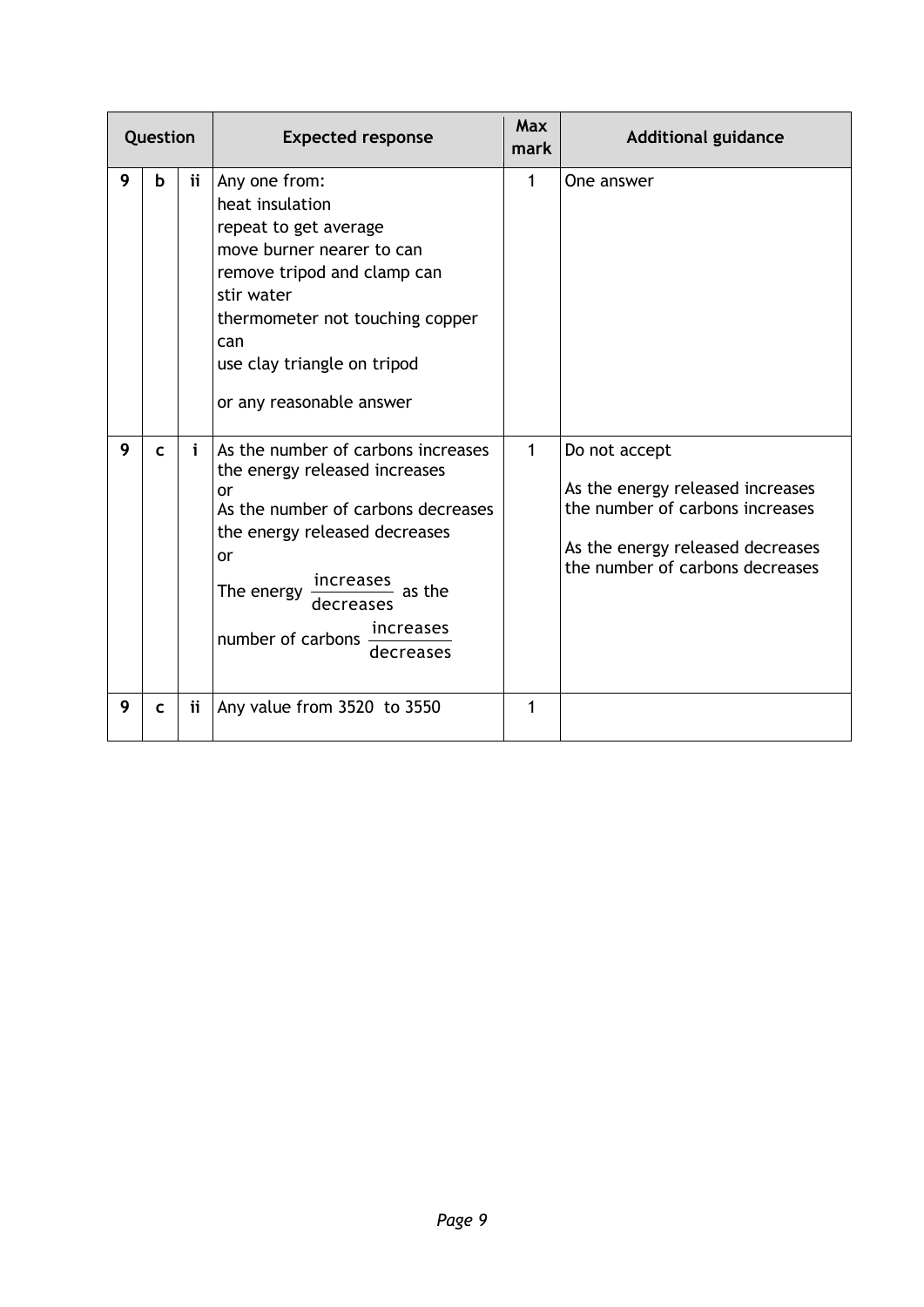| Question |             | <b>Expected response</b>                                                                                                                                                                                                                                                                                                                                                                                                                                                                                                                                                                                      |                | <b>Additional guidance</b>                                                                                                                                                                                                                                                                                                                                                                                                                                                                                                                                                                                                                                                                                                                                                                                                                                                                        |
|----------|-------------|---------------------------------------------------------------------------------------------------------------------------------------------------------------------------------------------------------------------------------------------------------------------------------------------------------------------------------------------------------------------------------------------------------------------------------------------------------------------------------------------------------------------------------------------------------------------------------------------------------------|----------------|---------------------------------------------------------------------------------------------------------------------------------------------------------------------------------------------------------------------------------------------------------------------------------------------------------------------------------------------------------------------------------------------------------------------------------------------------------------------------------------------------------------------------------------------------------------------------------------------------------------------------------------------------------------------------------------------------------------------------------------------------------------------------------------------------------------------------------------------------------------------------------------------------|
| 10       |             | 3 marks: The maximum available<br>mark would be awarded to a<br>student who has demonstrated a<br>good understanding of the chemistry<br>involved. The student shows a good<br>comprehension of the chemistry of<br>the situation and has provided a<br>logically correct answer to the<br>question posed. This type of<br>response might include a statement<br>of the principles involved, a<br>relationship or an equation, and the<br>application of these to respond to<br>the problem. This does not mean<br>the answer has to be what might be<br>termed an "excellent" answer or a<br>"complete" one. | $\overline{3}$ | 2 marks: The student has<br>demonstrated a reasonable<br>understanding of the chemistry<br>involved. The student makes some<br>statement(s) which is/are relevant<br>to the situation, showing that the<br>problem is understood.<br>1 mark: The student has<br>demonstrated a limited<br>understanding of the chemistry<br>involved. The candidate has made<br>some statement(s) which is/are<br>relevant to the situation, showing<br>that at least a little of the<br>chemistry within the problem is<br>understood.<br><b>0 mark:</b> the student has<br>demonstrated no understanding of<br>the chemistry involved. There is no<br>evidence that the student has<br>recognised the area of chemistry<br>involved or has given any statement<br>of relevant chemistry principle.<br>This mark would also be given if the<br>candidate merely restates the<br>chemistry given in the question. |
| 11       | a           | 1 mark<br>$gfm = 60$<br>$28/60 \times 100$<br>1 mark<br>Final answer $46.6%$<br>1 mark<br>$46.6 / 46.7 / 47$ on its own 3 marks                                                                                                                                                                                                                                                                                                                                                                                                                                                                               | $\mathbf{3}$   | Allow follow through from<br>incorrect gfm<br>Do not allow 46 on its own                                                                                                                                                                                                                                                                                                                                                                                                                                                                                                                                                                                                                                                                                                                                                                                                                          |
| 11       | $\mathbf b$ | Speeds up reaction<br><b>or</b><br>Less energy/temperature/ heat<br>required<br>or<br>equivalent response                                                                                                                                                                                                                                                                                                                                                                                                                                                                                                     | $\mathbf{1}$   | Do not accept on their own:<br>can be reused<br>not used up<br>saves money<br>$\bullet$<br>cheaper<br>more economical                                                                                                                                                                                                                                                                                                                                                                                                                                                                                                                                                                                                                                                                                                                                                                             |
| 12       | a           | number of half-lives is 2<br>1 mark<br>$\frac{1}{4}$ of 2 = 0.5 g<br>1 mark<br>0.5g<br>2 marks                                                                                                                                                                                                                                                                                                                                                                                                                                                                                                                | $\overline{2}$ | Allow follow through if number of<br>half-lives is incorrect                                                                                                                                                                                                                                                                                                                                                                                                                                                                                                                                                                                                                                                                                                                                                                                                                                      |